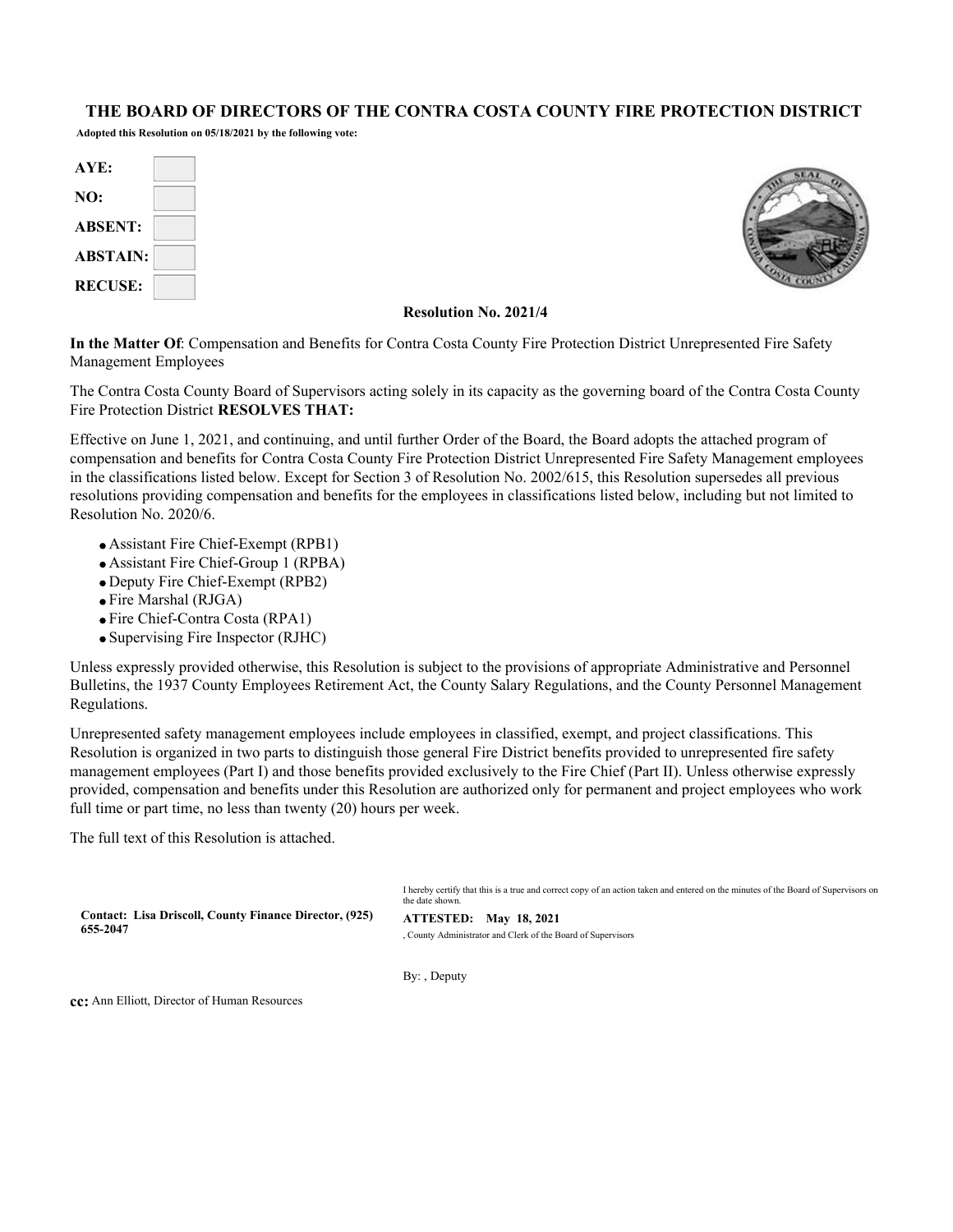### **TABLE OF CONTENTS Resolution No. 2021/4**

## **I. BENEFITS FOR UNREPRESENTED SAFETY MANAGEMENT EMPLOYEES**

- 1. Leaves With and Without Pay
	- 1.10 Holidays (list of holidays observed by the District)
	- 1.11 Definitions
	- 1.12 Holidays
	- 1.13 Holidays Flexible Work Schedules
	- 1.14 Holidays Part-Time Employees
	- 1.15 No Overtime Pay, Holiday Pay, or Comp Time
	- 1.16 Personal Holiday Credit
	- 1.17 Vacation
	- 1.18 Sick Leave
	- 1.19 Part-Time Employees
	- 1.20 Family Care Leave
	- 1.21 Leave Without Pay-Use of Accruals
- 2. Health and Dental Benefits
- 2.A. Health Plans
	- 2.10 Health Plan Coverages
	- 2.11 Contra Costa Health Plan (CCHP)
	- 2.12 Health Plan Monthly Premium Subsidy
	- 2.13 Retirement Coverage
	- 2.14 Premium Payments
- 2.B. Dental and Life Insurance Plans
	- 2.15 Dental Program
	- 2.16 Dental Plan Premium Subsidy
	- 2.17 Retirement Coverage
	- 2.18 Life Insurance Benefit Under Health and Dental Plans
	- 2.19 Supplemental Life Insurance
	- 2.20 Premium Payments
	- 2.21 Family Member Eligibility Criteria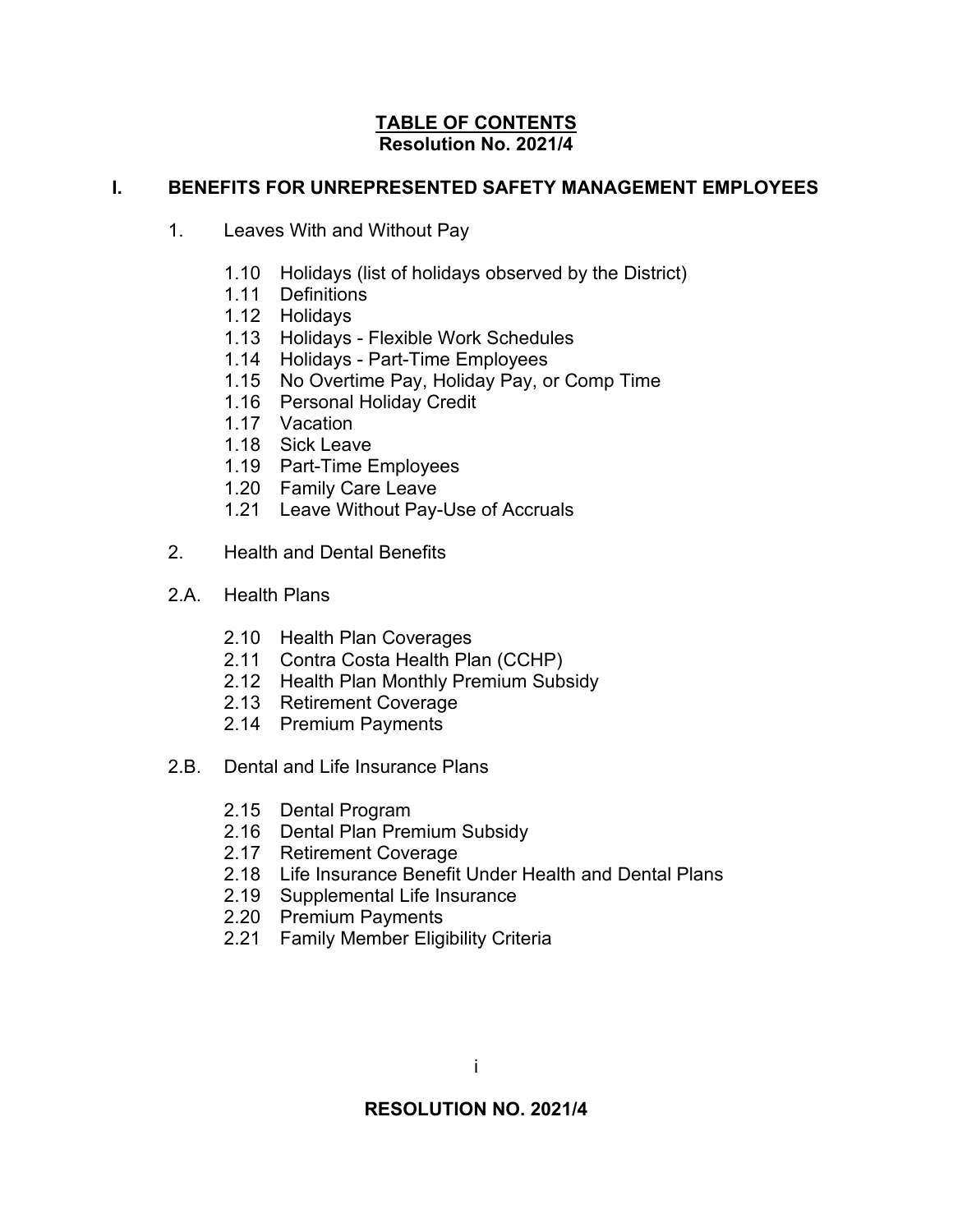- 2.C. General Provisions
	- 2.22 Extended Coverage
	- 2.23 Rate Information
	- 2.24 Dual Coverage
	- 2.25 Catastrophic Leave Program
	- 2.26 Health Care Spending Account
	- 2.27 PERS Long-Term Care
	- 2.28 Dependent Care Assistance Program
	- 2.29 Premium Conversion Plan
	- 2.30 Prevailing Section
	- 2.31 Voluntary Vision Plan
- 3. Transportation Expense
	- 3.10 Mileage Reimbursement
	- 3.11 Commuter Benefit Program
- 4. Retirement Benefits
	- 4.10 Contribution
	- 4.11 Safety Employees Retirement- Tier A- Employees who Became Safety Members of CCCERA before January 1, 2013
	- 4.12 Employees with More Than 30 Years of Continuous Service as Safety Members
	- 4.13 Safety Employees Retirement- Safety PEPRA Tier- Employees who Become Safety Members of CCCERA on or after January 1, 2013
- 5. 415H2 Participation
- 6. Training
	- 6.10 Career Development Training Reimbursement
	- 6.11 Management Development Policy
- 7. Bilingual Pay Differential
- 8. Higher Pay for Work in a Higher Classification
- 9. Other Terms and Conditions of Employment
	- 9.10 Overtime Exempt Exclusion
	- 9.11 Overtime
	- 9.12 Special Circumstance Overtime Compensation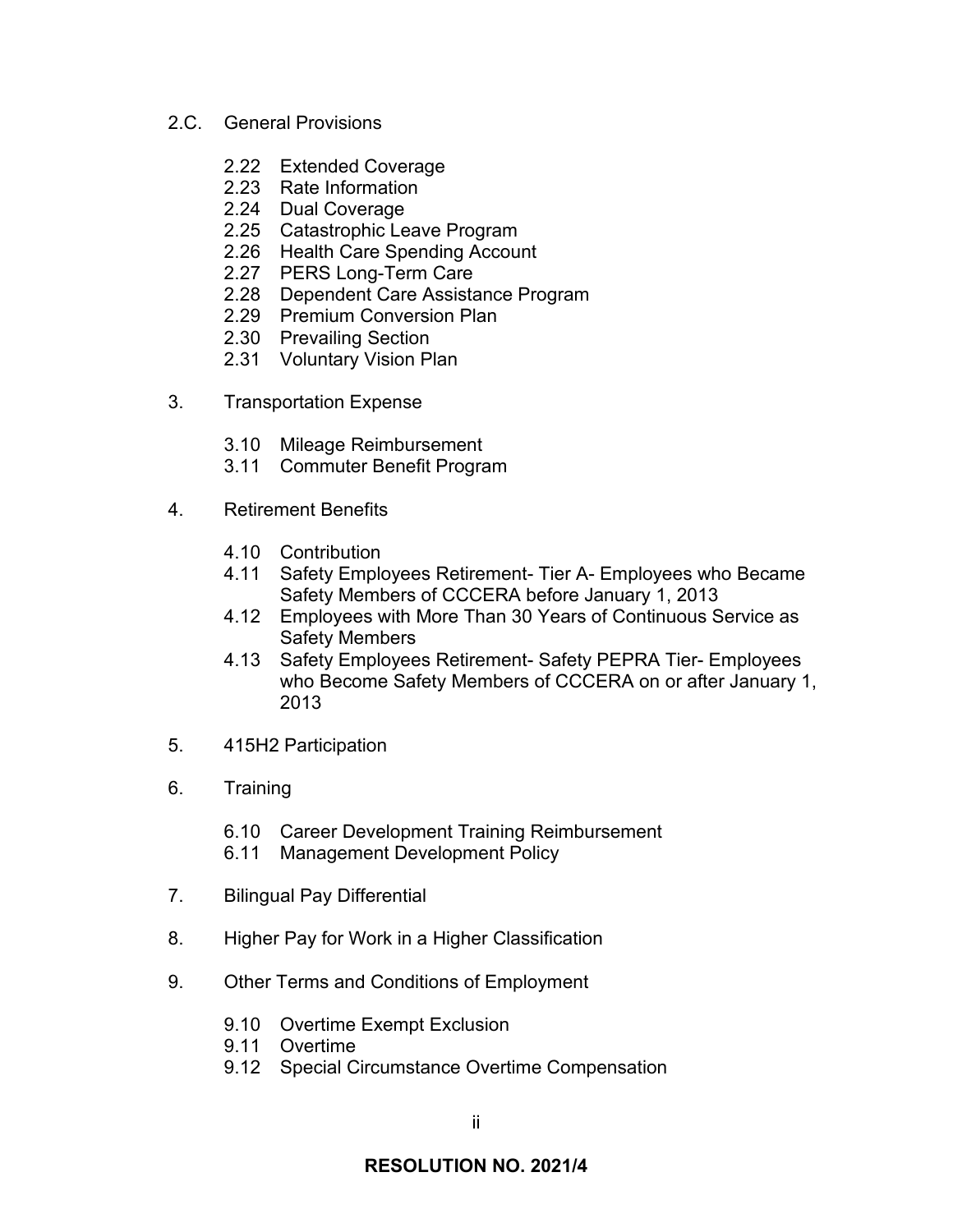- 9.13 Length of Service Credits
- 9.14 Mirror Classifications
- 9.15 Deep Classes
- 9.16 Administrative Provisions
- 10. Management Longevity Pay
- 11. Deferred Compensation
- 12. Annual Management Administrative Leave
- 13. Management Life Insurance
- 14. Vacation Buy Back
- 15. Professional Development Reimbursement
- 16. Sick Leave Incentive Plan
- 17. Video Display Terminal (VDT) Users Eye Examination
- 18. Long-Term Disability Insurance
- 19. Uniform Allowance
- 20. Fire Management Educational Allowance Program
- 21. Fire Services Standby with Emergency Recall Duty Differential
- 22. Executive Professional Development Reimbursement

### **II. BENEFITS FOR FIRE CHIEF**

- 23. Automobile
- 24. Executive Life Insurance
- 25. Fire Management Educational Reimbursement
- 26. No Fire Services Standby with Emergency Recall Duty Differential
- 27. No Vacation Buy Back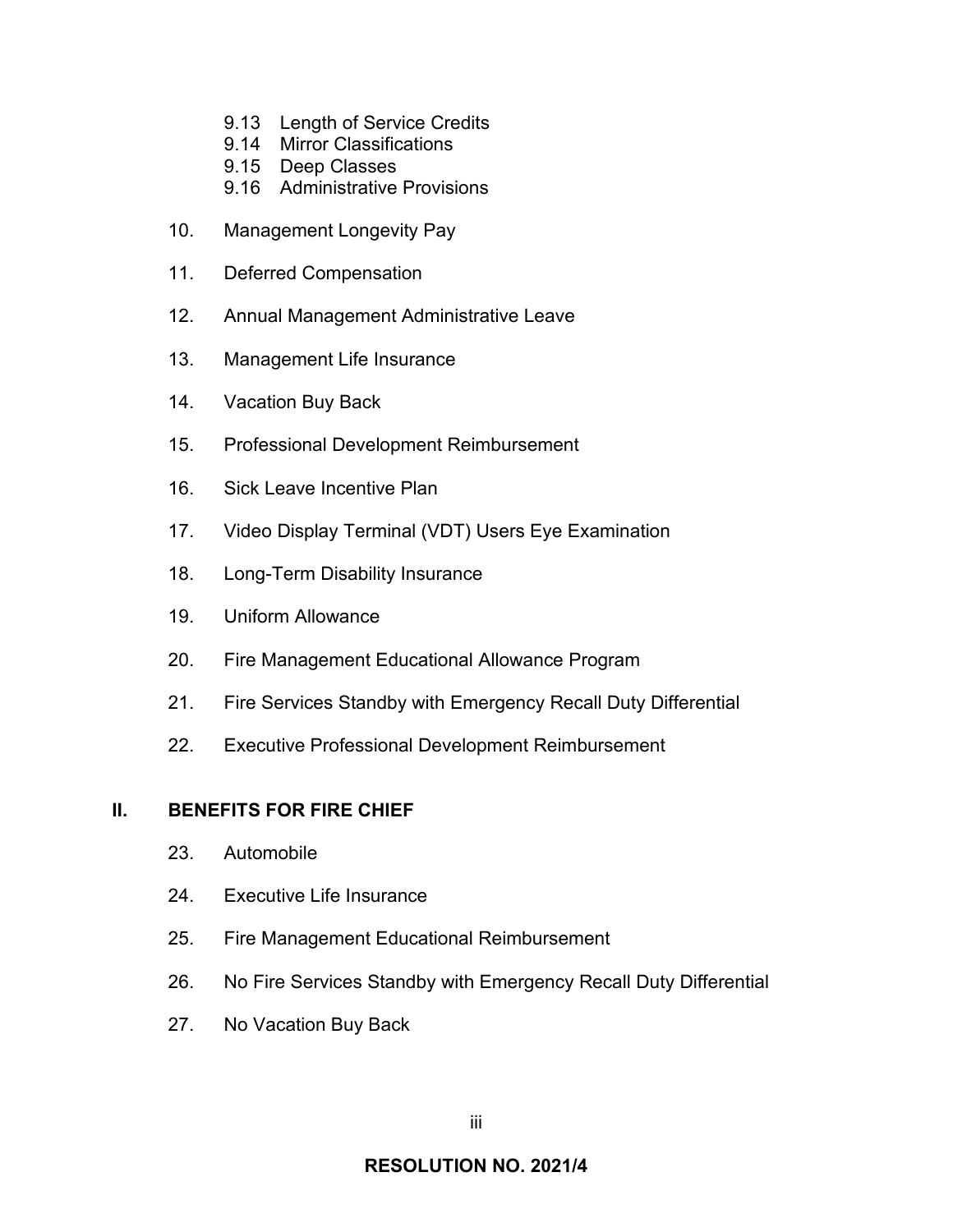## **I. BENEFITS FOR UNREPRESENTED SAFETY MANAGEMENT EMPLOYEES IN THE CONTRA COSTA COUNTY FIRE PROTECTION DISTRICT**

### **1. Leaves With and Without Pay**

1.10 Holidays: The District will observe the following holidays during the term covered by this Resolution:

New Year's Day Labor Day Martin Luther King Jr. Day Veteran's Day Washington's Birthday Thanksgiving Day Memorial Day **Day after Thanksgiving** Independence Day Christmas Day

Such other days as the Board of Supervisors may designate by Resolution as holidays.

Any holiday observed by the District that falls on a Saturday is observed on the preceding Friday and any holiday that falls on a Sunday is observed on the following Monday.

### 1.11 Definitions:

Regular Work Schedule: The regular work schedule is eight (8) hours per day, Monday through Friday, inclusive, for a total of forty (40) hours per week.

Flexible Work Schedule: A flexible work schedule is any schedule that is not a regular, alternate, 9/80, or 4/10 work schedule and where the employee is not scheduled to work more than 40 hours in a "workweek" as defined below.

Workweek for Employees on Regular and Flexible Work Schedules: For employees on regular and flexible work schedules, the workweek begins at 12:01a.m. on Monday and ends at twelve midnight on Sunday.

- 1.12 Holidays Observed: Employees on regular and flexible work schedules are entitled to observe a holiday (day off work), without a reduction in pay, whenever a holiday is observed by the District.
- 1.13 Holidays Flexible Work Schedules: When a holiday falls on the regularly scheduled day off of any employee who is on a flexible work schedule, the employee is entitled to take the day off, without a reduction in pay, in recognition of the holiday. These employees are entitled to request another day off within the same work week in recognition of their regularly

### 1 of 23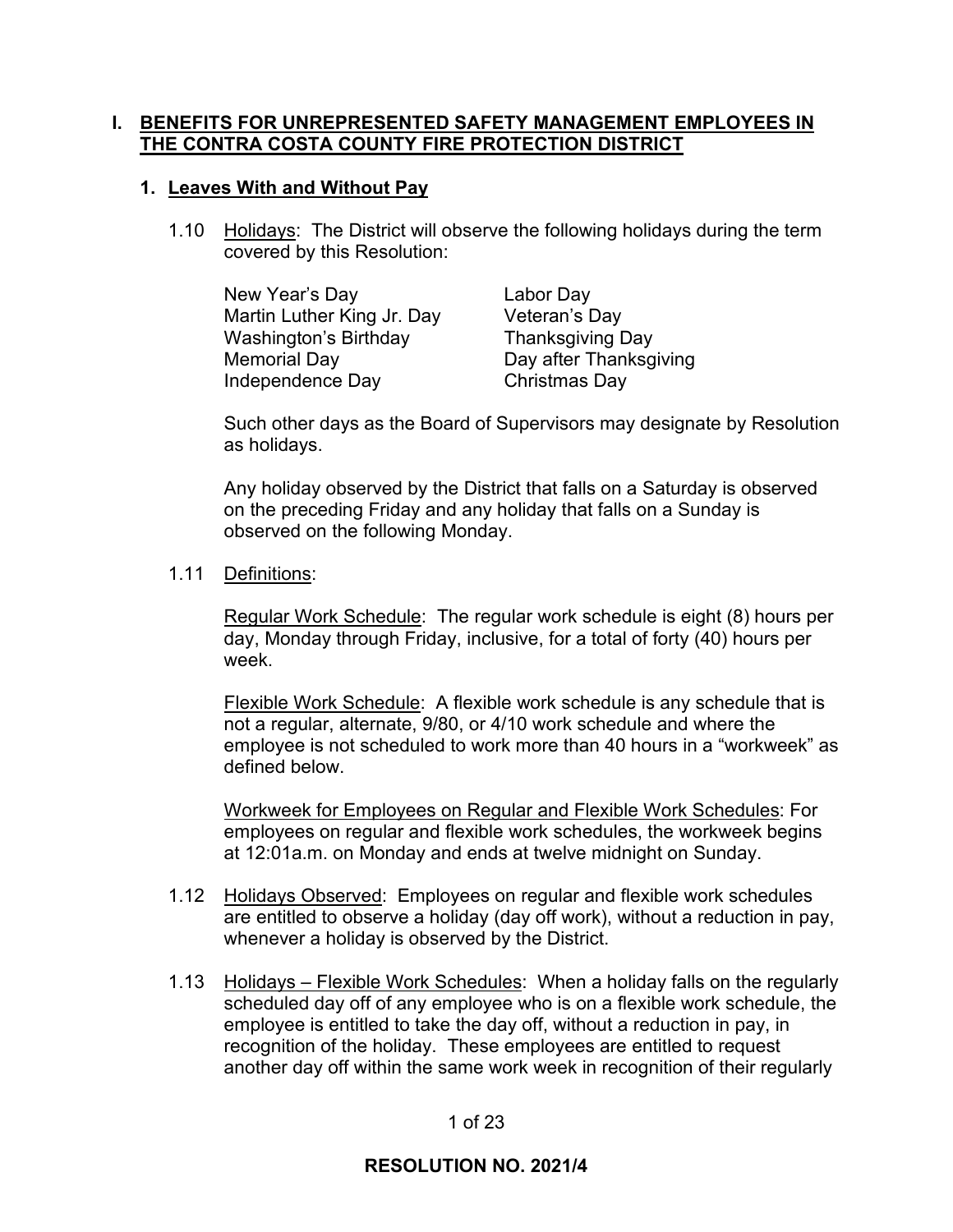scheduled day off. The requested day off must be within the same work week as the holiday and it must be pre-approved by the employee's supervisor. If the day off is not approved by the supervisor, it is lost. If the approved day off is a nine (9) hour workday, the employee must use one (1) hour of non-sick-leave accruals. If the approved day off is a ten (10) hour workday, the employee must use two (2) hours of non-sick-leave accruals. If the employee does not have any non-sick-leave accrual balances, leave without pay (AWOP) will be authorized.

- 1.14 Holidays Part-Time Employees: Permanent, part-time employees are entitled to observe a holiday (day off work) in the same ratio as the number of hours in the part-time employee's schedule bears to forty (40) hours.
- 1.15 No Overtime Pay, Holiday Pay, or Comp Time: Employees are not entitled to receive overtime pay, holiday pay, overtime compensatory time, or holiday compensatory time. Employees who are unable or not permitted to observe a holiday (take the day off), are authorized to receive overtime pay ONLY IF the employee is on the Overtime Exempt Exclusion List (see Section 9.10). This section does not apply to Special Circumstance Overtime Compensation provided in Section 9.12.
- 1.16 Personal Holiday Credit: Employees are entitled to accrue two (2) hours of personal holiday credit each month. This time is prorated for part-time employees. No employee may accrue more than forty (40) hours of personal holiday credit. On separation from District service, employees are paid for any unused personal holiday credits at the employee's then current rate of pay, up to a maximum of forty (40) hours.
- 1.17 Vacation: Employees are entitled to accrue paid vacation credit not to exceed the maximum cumulative hours as follows:

| <b>Length of Service</b> | Monthly<br>Accrual<br>Hours | Maximum<br>Cumulative<br>Hours |
|--------------------------|-----------------------------|--------------------------------|
| Under 11 years           | 10                          | 240                            |
| 11 years                 | $10 - 2/3$                  | 256                            |
| 12 years                 | $11 - 1/3$                  | 272                            |
| 13 years                 | $12 \,$                     | 288                            |
| 14 years                 | $12 - 2/3$                  | 304                            |
| 15 through 19 years      | $13 - 1/3$                  | 320                            |
| 20 through 24 years      | $16 - 2/3$                  | 400                            |
| 25 through 29 years      | 20                          | 480                            |
| 30 years and up          | $23 - 1/3$                  | 560                            |
|                          |                             |                                |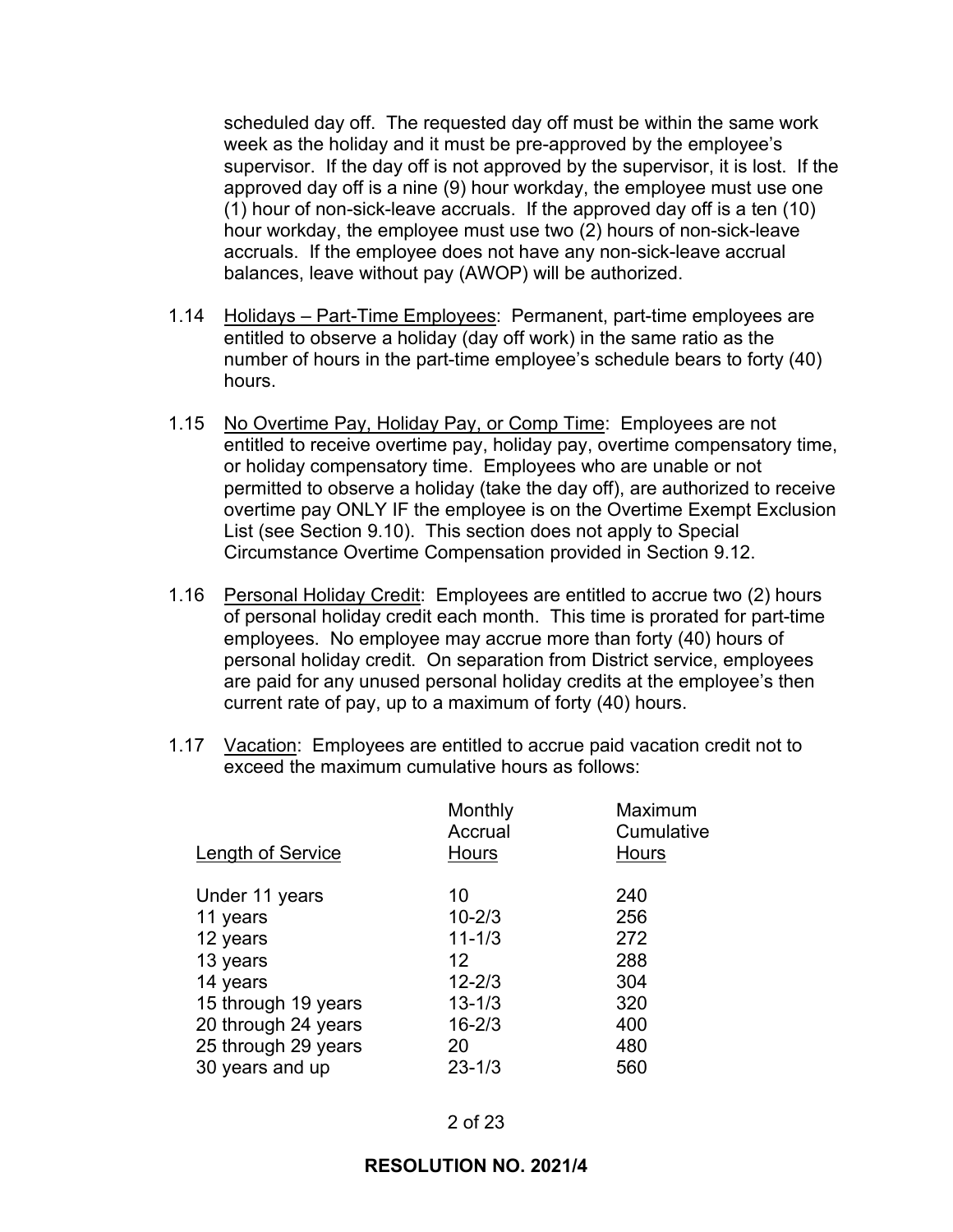Each employee is eligible to accrue increased vacation hours on the first day of the month following the employee's Service Award Date.

An employee's Service Award Date is the first day of his/her temporary, provisional, or permanent appointment to a position in the County. If an employee is first appointed to a temporary or provisional position and then later appointed to a permanent position, the Service Award Date for that employee is the date of the first day of the temporary or provisional appointment.

- 1.18 Sick Leave: Employees are entitled to accrue paid sick leave credit in accordance with the provisions of the County Salary Regulations and District Personnel Bulletin No. 21 (Sick Leave Policy) adopted on August 10, 1995, as periodically amended.
- 1.19 Part-Time Employees: Part-time employees are entitled to accrue paid vacation and sick leave credit on a pro-rata basis.
- 1.20 Family Care Leave: The provisions of Section 1006.3 of the Contra Costa County Personnel Management Regulations and Resolution No. 94/416, as amended, relating to Leaves of Absence and Family Care Medical Leave apply to all employees covered by this Resolution.
- 1.21 Leave Without Pay Use of Accruals: The provisions of Section 1006.6 of the Contra Costa County Personnel Management Regulations, as amended, relating to use of accruals while on leave without pay, apply to all employees covered by this Resolution.

## **2. Health, Dental and Related Benefits**

## **2.A. Health Plans**

2.10 Health Plan Coverages: Group health benefits through the California Public Employees' Retirement System (CalPERS) are provided for all permanent full-time employees.

The CalPERS health care program, as regulated by the Public Employees' Medical and Hospital Care Act (PEMHCA), regulations issued pursuant to PEMHCA and the administration of PEMHCA by CalPERS, controls on all health plan issues, including but not limited to eligibility, benefit levels, benefit plans, minimum premium subsidies, and costs.

2.11 Contra Costa Health Plan (CCHP): Because CCHP has met the minimum standards required under PEMHCA and is approved as an alternative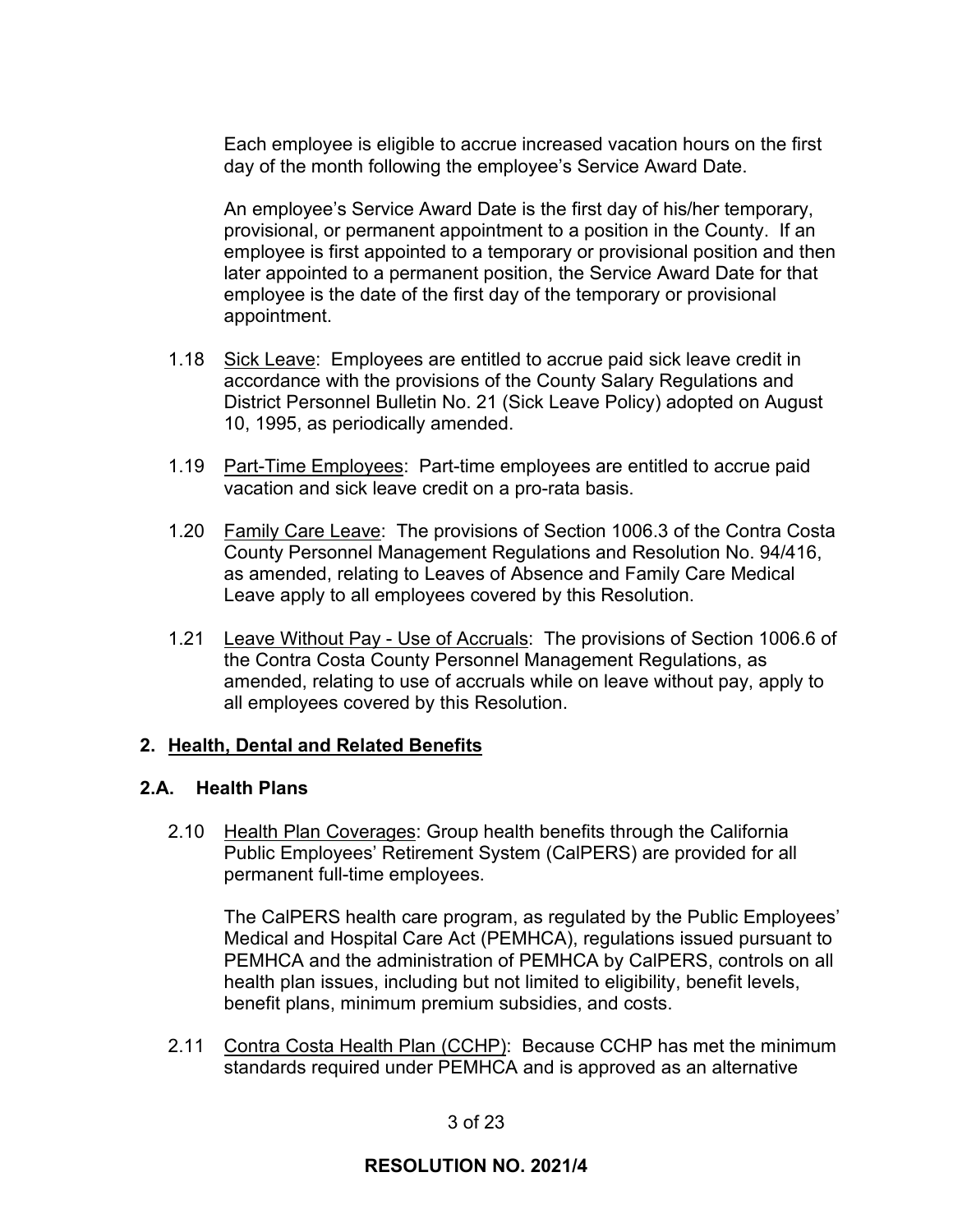CalPERS plan option, employees and COBRA counterparts may elect to enroll in CCHP under the CalPERS plan rules and regulations.

2.12 Health Plan Monthly Premium Subsidy: The District's subsidies to the CalPERS monthly health plan premiums are as provided below. The employee must pay any Health Plan premium costs that are greater than the District's subsidies identified below.

a. Health Plan Premium Subsidy:

1. District Premium Subsidy through November 30, 2015. Beginning on January 1, 2010, and through November 30, 2015, the amount of the District premium subsidy that is paid for employees and eligible family members is a set dollar amount and is not a percentage of the premium charged by the plan. The District will pay the CalPERS statutory minimum employer monthly health plan premium subsidy or the following monthly health plan premium subsidy, whichever is greater:

| Employee/Retiree/Survivor Only                               | \$478.69 |
|--------------------------------------------------------------|----------|
| Employee/Retiree/Survivor & One Dependent                    | \$957.38 |
| Employee/Retiree/Survivor & Two or more Dependents \$1228.67 |          |

2. District Premium Subsidy through November 30, 2016. For the plan year that begins on January 1, 2016, the District will contribute up to an amount equivalent to eighty percent (80%) of the 2016 CalPERS Kaiser premium at each level (employee only, employee + 1, employee + 2 or more) towards the covered employee's CalPERS or CalPERS Alternative Plan (CCHP) premium.

3. District Premium Subsidy On and After December 1, 2016. For the plan year that begins on January 1, 2017, the District will pay a monthly premium subsidy for each health plan that is equal to the actual dollar monthly premium subsidy that is paid by the District for that plan as of November 30, 2016. In addition, if there is an increase in the monthly premium charged by a health plan for 2017, the District and the employee will each pay fifty percent (50%) of that increase. For each plan year thereafter, and for each plan, the District and the employee will each pay fifty percent (50%) of the monthly premium increase above the 2016 plan premiums.

b. In the event that the District premium subsidy amounts are greater than one hundred percent (100%) of the applicable premium of any health or dental plan, for any plan year, the District's subsidy will not exceed one hundred percent (100%) of the applicable plan premium.

2.13 Retirement Coverage: Government Code section 22892 applies to all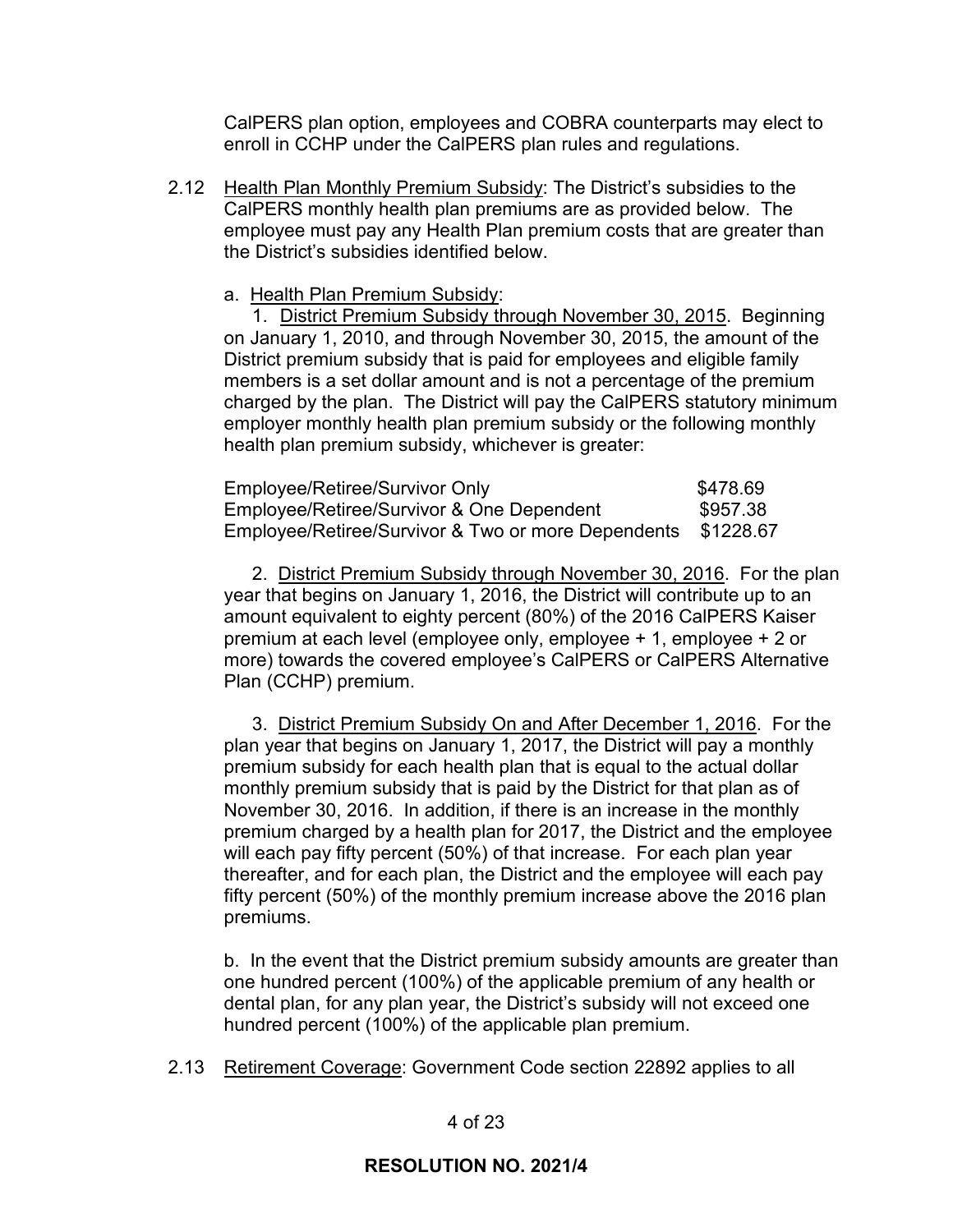employees covered by this Resolution.

2.14 Premium Payments: Employee participation in any health plan is contingent upon the employee authorizing payroll deduction by the District of the employee's share of the premium cost. If an employee's compensation in any month (including during a leave of absence) is not sufficient to pay the employee share of the premium, the employee must pay the difference to the Auditor-Controller. The responsibility for this payment rests solely with the employee.

## **2.B. Dental and Life Insurance Plans**

- 2.15 Dental Program: Every permanent employee may participate in any available County Group Dental Plan. The District may change dental plan providers at any time during the term of this resolution.
- 2.16 Dental Plan Premium Subsidy: The dental plan premium subsidies set forth below are provided only for permanent full-time employees and permanent part-time employees regularly scheduled to work at least twenty (20) hours per week. The employee will pay any dental plan costs that are greater than the District's premium subsidies set forth below.

a. Beginning on January 1, 2010, and for each calendar year thereafter, the amount of the District premium subsidy that is paid for employees and eligible family members is a set dollar amount and is not a percentage of the premium charged by the dental plan. The District will pay the following monthly dental plan premium subsidies:

Delta Dental with CCHP A or B: Single: \$41.17 Family: \$93.00

Delta Dental with any CalPERS health plan Single: \$34.02 Family: \$76.77

Delta Dental without a health plan Single: \$43.35 Family: \$97.81

DeltaCare (PMI) with CCHP A or B Single: \$25.41 Family: \$54.91

DeltaCare (PMI) with any CalPERS health plan

# 5 of 23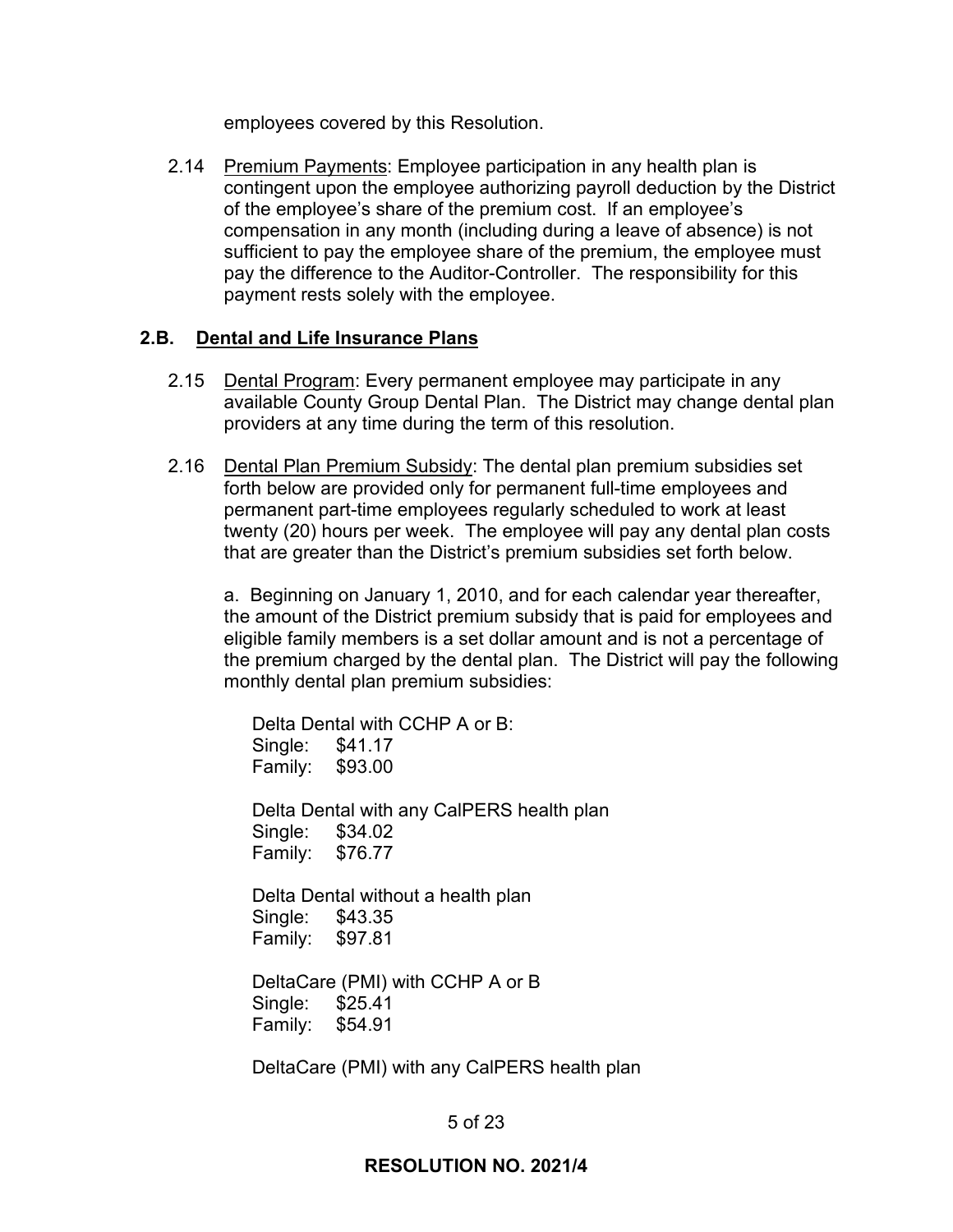Single: \$21.31 Family: \$46.05

DeltaCare (PMI) without a health plan Single: \$27.31 Family: \$59.03

b. If the District contracts with another dental plan, the District will determine the monthly dollar premium subsidy that it will pay to that dental plan for employees and their eligible family members.

c. In the event that the District premium subsidy amounts are greater than one hundred percent (100%) of the applicable premium of any dental plan, for any plan year, the District's contribution will not exceed one hundred percent (100%) of the applicable plan premium.

## 2.17 Retirement Coverage:

### a. Upon Retirement:

1. Upon retirement and for the term of this resolution, employees and their eligible family members may remain in their District dental plan, but without District-paid life insurance coverage, if immediately before their proposed retirement the employees and dependents are either active subscribers to one of the District contracted dental plans, or if while on authorized leave of absence without pay, they have retained continuous coverage during the leave period. The District will pay the dental plan monthly premium subsidies set forth in Section 2.16, subsection a., for eligible retirees and their eligible family members.

2. For employees hired on or after January 1, 2009 and their eligible family members, no monthly premium subsidy will be paid by the District for any dental plan after they separate from District employment. Upon completion of fifteen (15) years of service as an employee of the District, an employee who retires under the Contra Costa County Employees' Retirement Association ("CCCERA") may retain continuous coverage of any District dental plan, provided that (I) he or she begins to receive a monthly retirement allowance from CCCERA within 120 days of separation from District employment and (ii) he or she pays the full premium cost under the chosen dental plan without any District premium subsidy. For purposes of retiree dental eligibility, one year of service is defined as one thousand (1,000) hours worked within one District anniversary year.

3. For purposes of this section 2.17 only, "eligible family members" does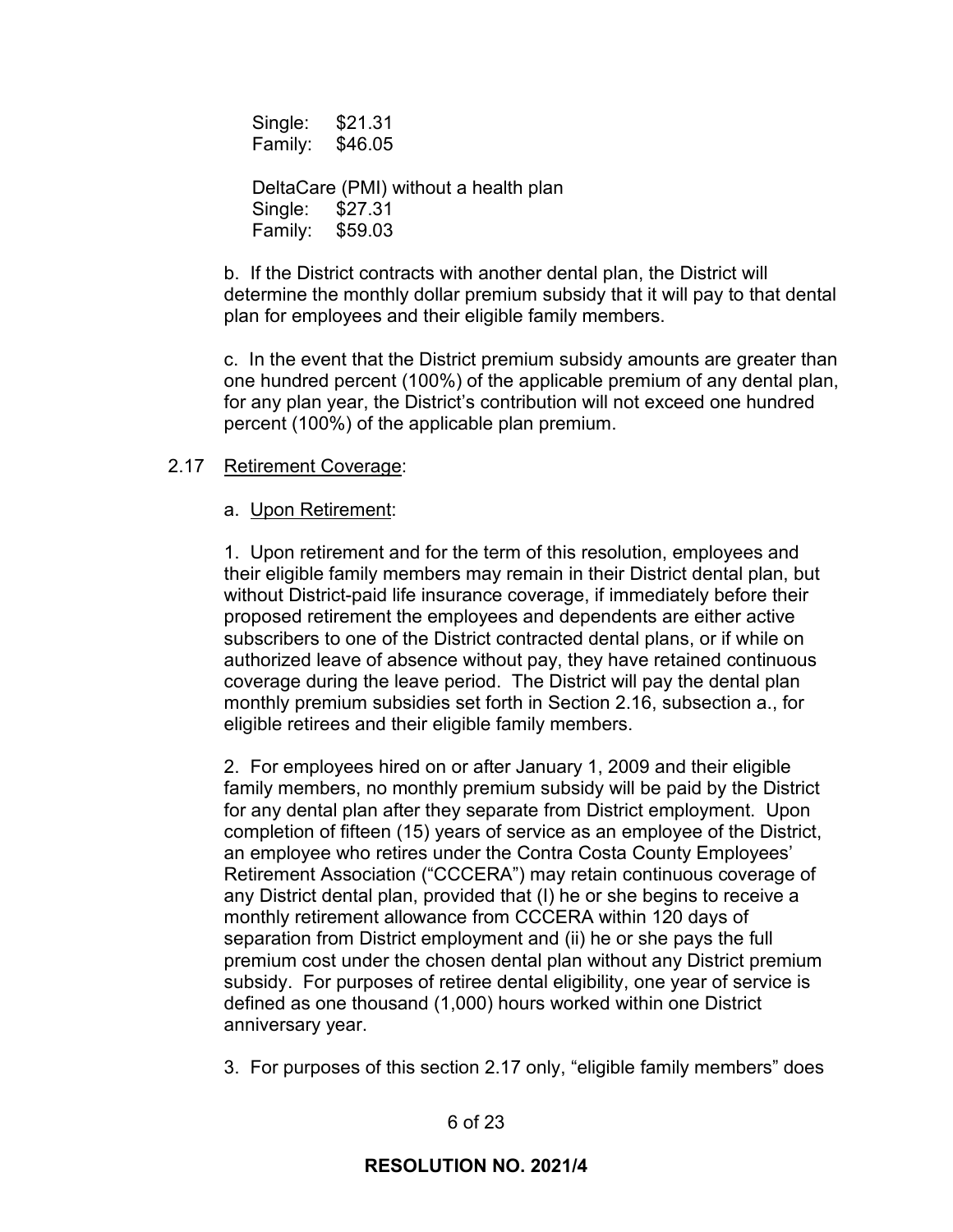not include Survivors of employees or retirees.

- 2.18 Life Insurance Benefit Under Health and Dental Plans: For employees who are enrolled in a District sponsored health or dental plan as either the primary insured or a dependent, term life insurance in the amount of ten thousand dollars (\$10,000) will be provided by the District.
- 2.19 Supplemental Life Insurance: In addition to the life insurance benefits provided by this resolution, employees may subscribe voluntarily and at their own expense for supplemental life insurance. Employees may subscribe for an amount not to exceed five hundred thousand dollars (\$500,000), of which one hundred thousand dollars (\$100,000) is a guaranteed issue, provided the election is made within the required enrollment periods.
- 2.20 Premium Payments: Employee participation in any dental or life insurance plan is contingent upon the employee authorizing payroll deduction by the District of the employee's share of the premium cost. The District's subsidy to the dental and life insurance premium is payable monthly. If an employee's compensation in any month (including during a leave of absence) is not sufficient to pay the employee share of the premium, the employee must pay the difference to the Auditor-Controller. The responsibility for this payment rests solely with the employee.
- 2.21 Family Member Eligibility Criteria: The following persons may be enrolled as the eligible Family Members of a dental plan Subscriber:
	- 1. Eligible Dependents:
		- a. Employee's legal spouse
		- b. Employee's qualified domestic partner
		- c. Employee's unmarried child who is:
			- (1) under age 19; or
			- (2) Age 19 or above, but under age 24; and who
			- I. Resides with the employee for more than 50% of the year, excluding time living at school; and,
			- ii. Receives at least 50% of support from employee; and
			- iii. Is enrolled and attends school on a full-time basis, as defined by the school.
		- d. Employee's disabled child who is over age 19, unmarried, and incapable of sustaining employment due to a physical or mental

# 7 of 23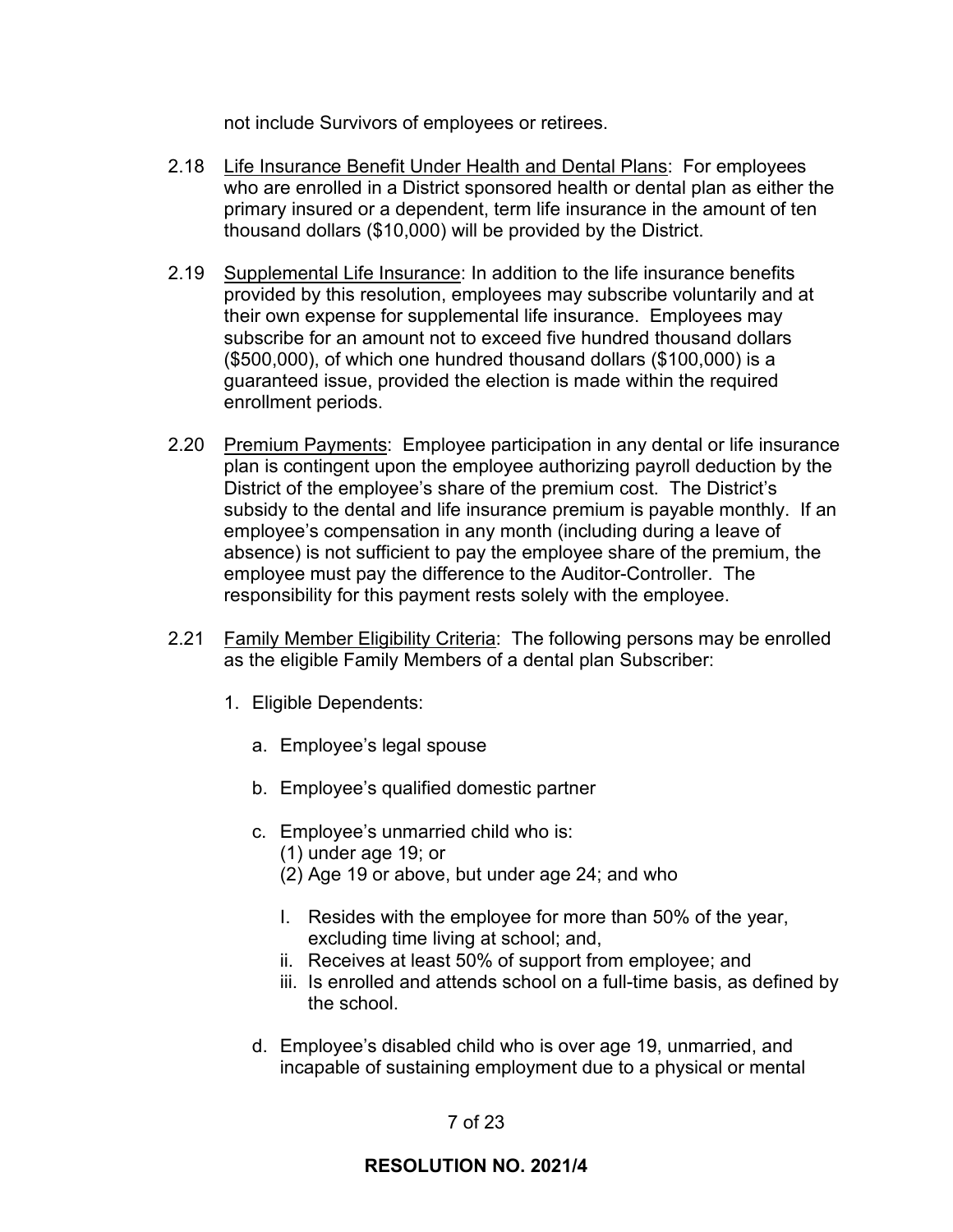disability that existed prior to the child's attainment of age 19.

2. "Employee's child" includes natural child, step-child, adopted child, child of a qualified domestic partner, and a child specified in a Qualified Medical Child Support Order (QMCSO) or similar court order.

## **2.C. General Provisions**

### 2.22 Extended Coverage:

a. An employee on approved leave without pay for more than thirty (30) days may continue his/her health/dental/life insurance coverage provided that the employee pays his/her share of the monthly premium during said leave.

b. An employee who separates from District employment is covered by his/her District health and/or dental plan through the last day of the month in which he/she separates. Employees who separate from District employment may continue Group health and/or dental plan coverage to the extent provided by the COBRA laws and regulations.

2.23 Rate Information: The County-Benefits Service Unit will make dental plan rate information and, to the extent possible, CalPERS health plan rate information available to employees and departments, upon request. In addition, the County Benefits Service Unit will publish and distribute to employees and departments information about rate changes as they occur during the year.

## 2.24 Dual Coverage:

a. Each employee and retiree may be covered only by a single District health (or dental) plan, including a CalPERS plan. For example, a District employee may be covered under a single District health and/or dental plan as either the primary insured or the dependent of another District employee or retiree, but not as both the primary insured and the dependent of another District employee or retiree.

b. All dependents may be covered by the health and/or dental plan of only one spouse or one domestic partner. For example, when both husband and wife are District employees, all of their eligible children may be covered as dependents of either the husband or the wife, but not both.

c. For purposes of Section 2.24, only, "District" includes the County of Contra Costa, the Contra Costa County Fire Protection District, and all other special districts governed by the Board of Supervisors.

## 8 of 23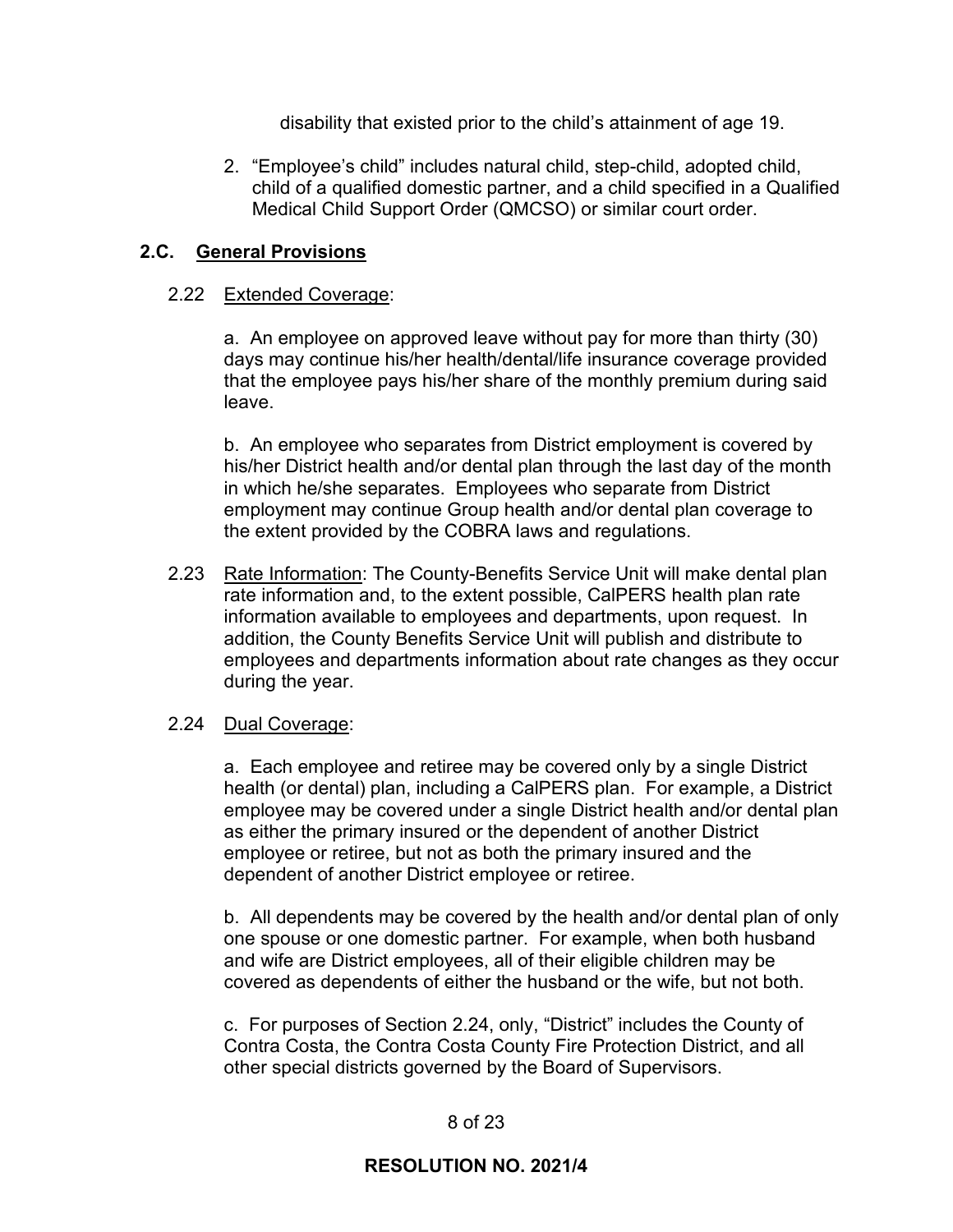- 2.25 Catastrophic Leave Program: All employees are included in the District's Program and may designate a portion of their accrued vacation, administrative leave or personal holiday credit to be deducted from existing balances and credited to a specific eligible employee. To utilize this program, all recipient requests must be submitted to the Fire Chief for review and recommendation to the County Administrator. The County Administrator will make final decision as to approval or denial of the request to use accruals in the Catastrophic Leave Bank.
- 2.26 Health Care Spending Account: After six (6) months of permanent employment, employees may elect to participate in a Health Care Spending Account (HCSA) Program designated to qualify for tax savings under Section 125 of the Internal Revenue Code, but such savings are not guaranteed. The HCSA Program allows employees to set aside a predetermined amount of money from their pay, before taxes, for health care expenses not reimbursed by any other health benefit plan. HCSA dollars can be expended on any eligible medical expenses allowed by Internal Revenue Code Section 125. Any unused balance is forfeited and cannot be recovered by the employee.
- 2.27 PERS Long-Term Care: The District will deduct and remit monthly premiums to the PERS Long-Term Care Administrator for employees who are eligible and voluntarily elect to purchase long-term care at their personal expense through the PERS Long-Term Care Program.
- 2.28 Dependent Care Assistance Program: The District will continue to offer the option of enrolling in a Dependent Care Assistance Program (DCAP) designed to qualify for tax savings under Section 129 of the Internal Revenue Code, but tax savings are not guaranteed. The program allows employees to set aside up to five thousand dollars (\$5,000) of annual salary (before taxes) per calendar year to pay for eligible dependent care (child and elder care) expenses. Any unused balance is forfeited and cannot be recovered by the employee.
- 2.29 Premium Conversion Plan: The District will continue to offer a Premium Conversion Plan (PCP) designed to qualify for tax savings under Section 125 of the Internal Revenue Code, but tax savings are not guaranteed. The program allows employees to use pre-tax dollars to pay health and dental premiums.
- 2.30 Prevailing Section: To the extent that any provision of this Section (Section 2. Health, Dental and Related Benefits) is inconsistent with any provision of any other District or County enactment or policy, including Administrative Bulletins, County Salary Regulations, and County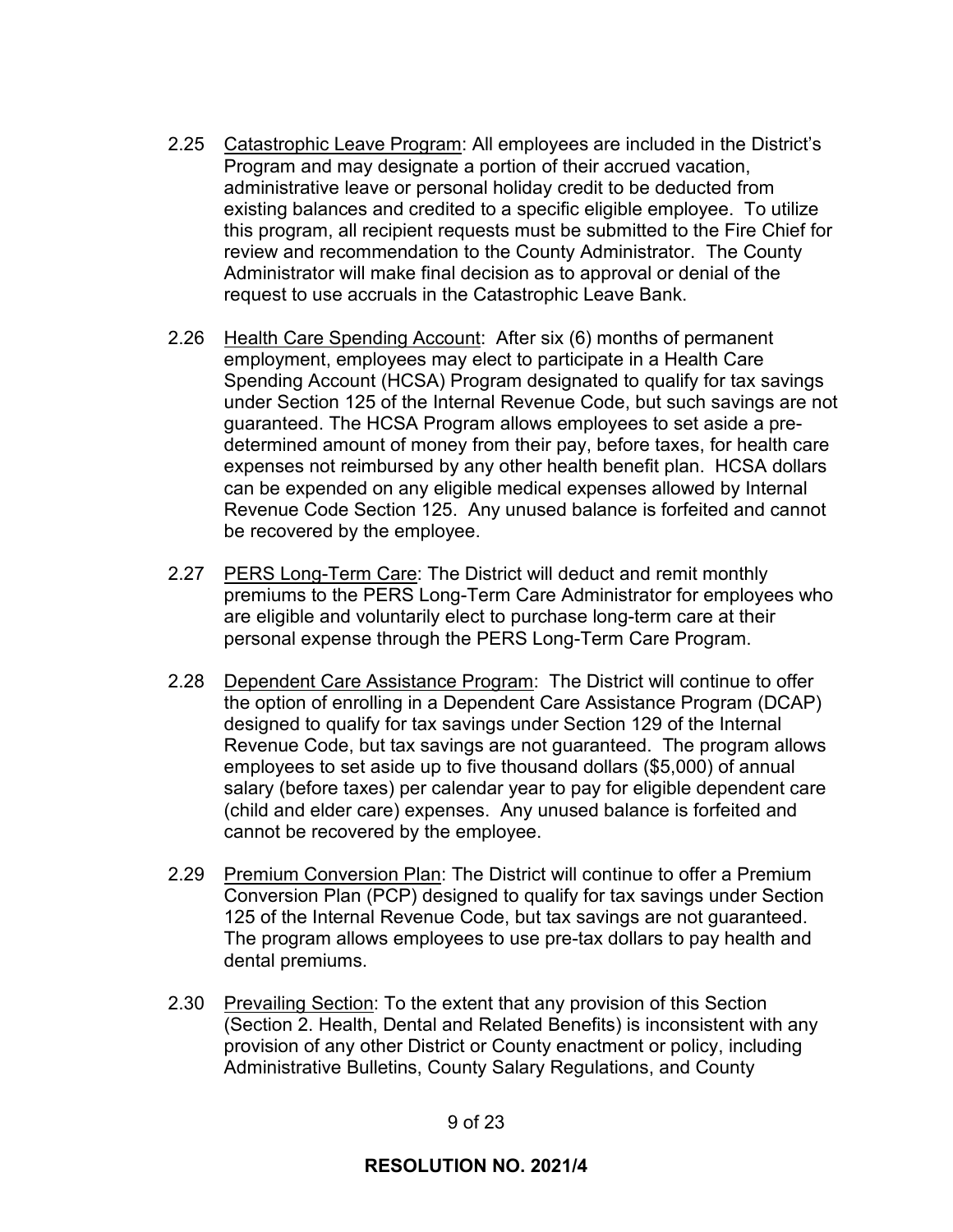Personnel Management Regulations, or any other resolution or order of the Board of Supervisors, acting in any of its various capacities including as the Governing Board of the Contra Costa County Fire Protection District, the provisions of this Section (Section 2. Health, Dental and Related Benefits) will prevail.

2.31 Voluntary Vision Plan: Beginning no earlier than the 2018 plan year, active permanent full-time and active permanent part-time employees will be offered the opportunity to enroll in a voluntary vision plan. Employees will pay the full premium costs of the plan. The District will contract with a provider for a voluntary vision plan with no co-pays. The vision plan is not available to temporary or permanent intermittent employees.

# **3. Transportation Expense**

- 3.10 Mileage Reimbursement: The District will pay a mileage allowance for the use of personal vehicles on District business at the rate allowed by the Internal Revenue Service (IRS) as a tax deductible expense, adjusted to reflect changes in this rate on the date it becomes effective or the first of the month following announcement of the changed rate by the IRS, whichever is later.
- 3.11 Commuter Benefit Program: The District will offer employees the option of enrolling in an employee-funded qualified transportation (commuter) benefit program designed to qualify for tax savings under section 132 (f) of the Internal Revenue Code, but such savings are not guaranteed. The Commuter Benefit Program will allow employees to set aside pre-tax dollars for qualified transportation expenses to the extent and amount allowed by the Internal Revenue Service.

# **4. Retirement Benefits**

- 4.10 Contribution. Employees are responsible for the payment of one hundred percent (100%) of the employees' basic retirement benefit contribution determined annually by the Board of Retirement of the Contra Costa County Employees' Retirement Association, without the District paying any part of the employees' share. Employees are also responsible for payment of the employees' contribution for the retirement cost-of-living program as determined annually by the Board of Retirement, without the District paying any part of the employees' contribution.
- 4.11 Safety Employees Retirement- Tier A- Employees Who Became Safety Members of CCCERA Before January 1, 2013. The retirement formula of "3 percent at 50" applies to all employees who became Safety members of the Contra Costa County Employees Retirement Association (CCCERA)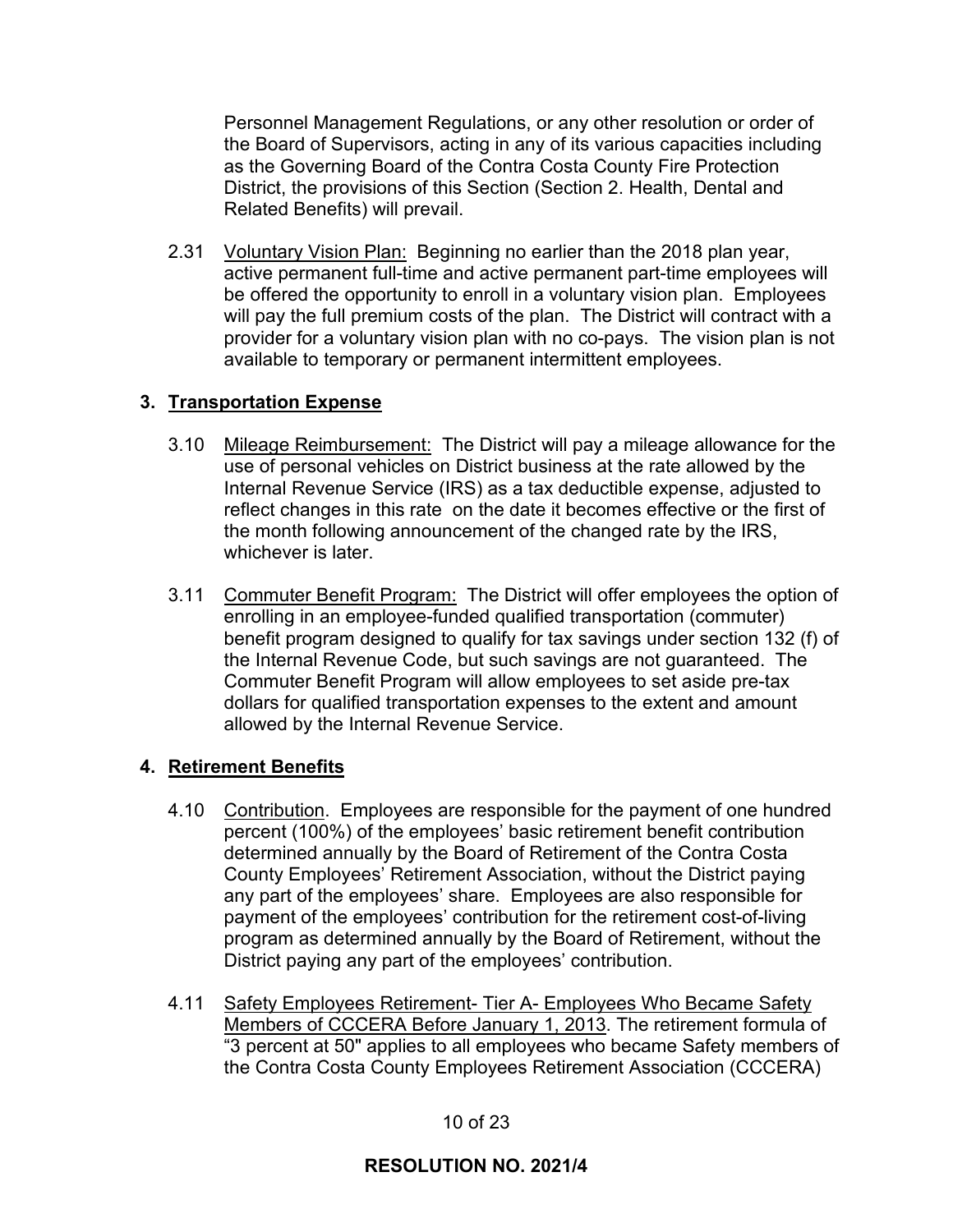on or before December 31, 2012. The cost-of-living adjustment (COLA) to the retirement allowances of these employees will not exceed three percent (3%) per year. The final compensation of these employees will be based on a twelve (12) consecutive month salary average. This retirement benefit will be known as Safety Tier A.

- a. Until December 1, 2017, each employee will pay nine percent (9%) of his/her retirement base to pay part of the employer's contribution for the cost of Safety Tier A retirement benefits.
- b. For the period of December 1, 2017, through and including June 30, 2018, each employee in Tier A will pay six percent (6%) of his/her retirement base to pay part of the employer's contribution for the cost of Safety Tier A retirement benefits.
- c. For the period of July 1, 2018, through and including June 30, 2019, each employee will pay three percent (3%) of his/her retirement base to pay part of the employer's contribution for the cost of Safety Tier A retirement benefits.
- d. Effective on July 1, 2019, each employee's payment of three percent (3%) of his/her retirement base to pay part of the employer's contribution for the cost of Safety Tier A retirement benefits will cease.
- e. "Retirement base" means base salary and other payments, such as salary differential and flat rate pay allowances, used to compute retirement deductions.
- 4.12 Employees with More Than 30 Years of Continuous Service as Safety Members- Tier A. Beginning on January 1, 2008 and pursuant to Government Code section 31664.1, current and future employees in classifications that are governed by this Resolution and designated by the Contra Costa County Employees' Retirement Association as safety members with credit for more than thirty (30) years of continuous service as safety members, will not make payments from their retirement base to pay part of the employer's contribution towards the cost of Safety Tier A.

### 4.13 Safety Employees Retirement- Safety PEPRA Tier- Employees Who Become Safety Members of CCCERA on or after January 1, 2013.

a. For employees who become Safety members of the Contra Costa County Employees Retirement Association (CCCERA) on or after January 1, 2013, retirement benefits are governed by the California Public Employees Pension Reform Act of 2013 (PEPRA) (Chapters 296 and 297, Statutes of 2012) and PEPRA Safety Option Plan Two (2.7% @ 57) applies. To the extent that this

## 11 of 23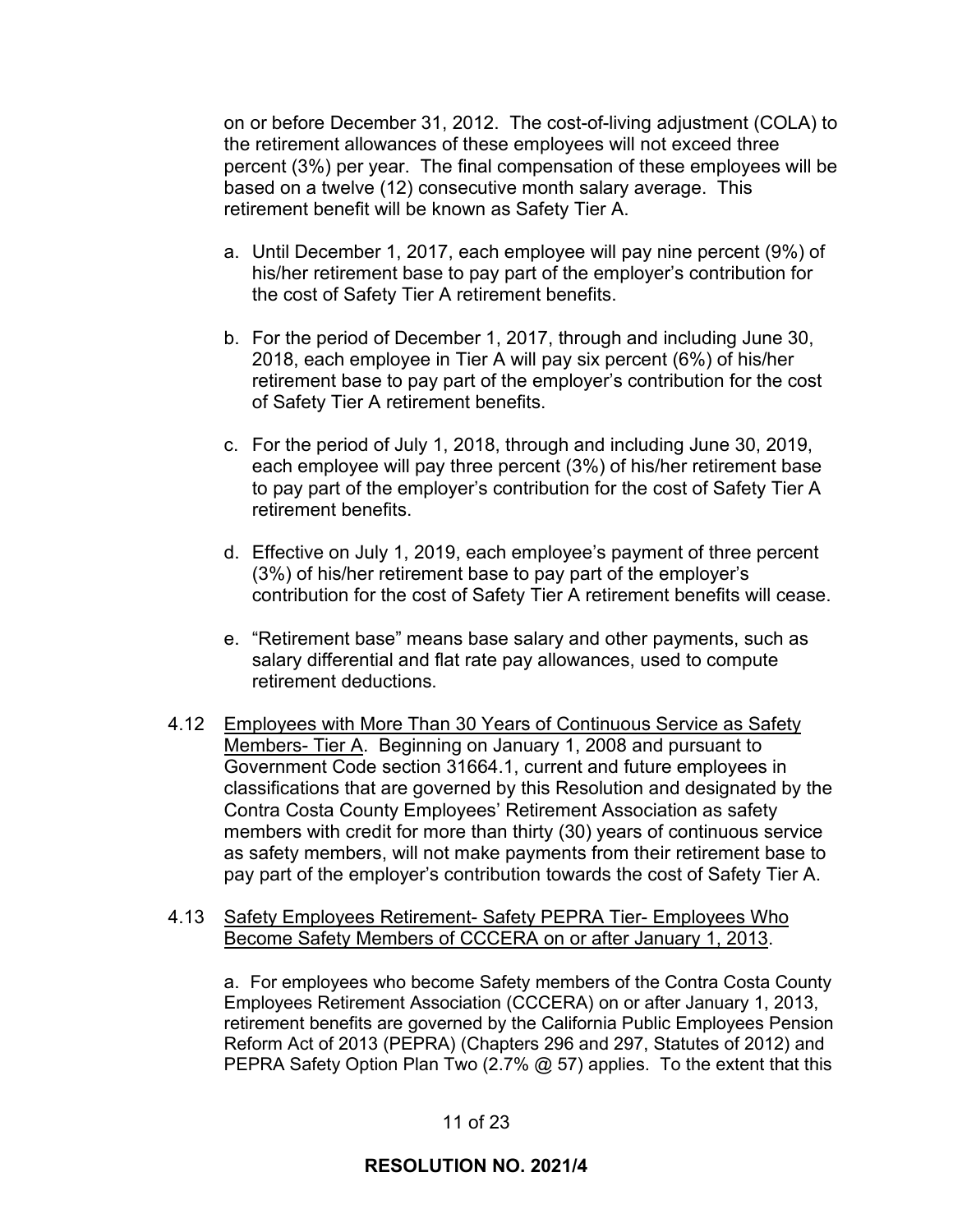resolution conflicts with any provision of PEPRA, PEPRA governs.

b. For employees who, under PEPRA, become Safety New members of CCCERA on or after January 1, 2016, the cost of living adjustment to the retirement allowance will not exceed two percent (2%) per year, and the cost of living adjustment will be banked.

c. Sections 4.11 and 4.12, above, apply to employees who, under PEPRA, become reciprocal Safety Members of CCCERA in Tier A, as determined by CCCERA.

## **5. 414H2 Participation**

The District will continue to implement Section 414(h) (2) of the Internal Revenue Code which allows the Auditor-Controller to reduce the gross monthly pay of employees by an amount equal to the employee's total contribution to the County Retirement System before Federal and State income taxes are withheld, and forward that amount to the Retirement System. This program of deferred retirement contribution is universal and non-voluntary.

## **6. Training**

- 6.10 Career Development Training Reimbursement: All full-time employees are eligible for career development training reimbursement not to exceed seven hundred fifty dollars (\$750) per fiscal year. The reimbursement of training expenses includes books and is governed by any Administrative Bulletins on Travel or Training.
- 6.11 Management Development Policy: Employees are authorized to attend professional training programs, seminars, and workshops, during normal work hours at the discretion of their Fire Chief, for the purpose of developing knowledge, skills, and abilities, in the areas of supervision, management, and County/District policies and procedures. Up to thirty (30) hours of such training time is recommended annually.

a. The District is encouraged to provide for professional development training exceeding thirty (30) hours annually for people newly promoted to positions of direct supervision.

b. Priority is given to professional training programs offered through the County Training Institute. Other related and appropriate training/education resources approved by the District are also allowable.

c. To encourage personal and professional growth, the District provides reimbursement for certain expenses incurred by employees for job-related training (required training and career development training/education).

## 12 of 23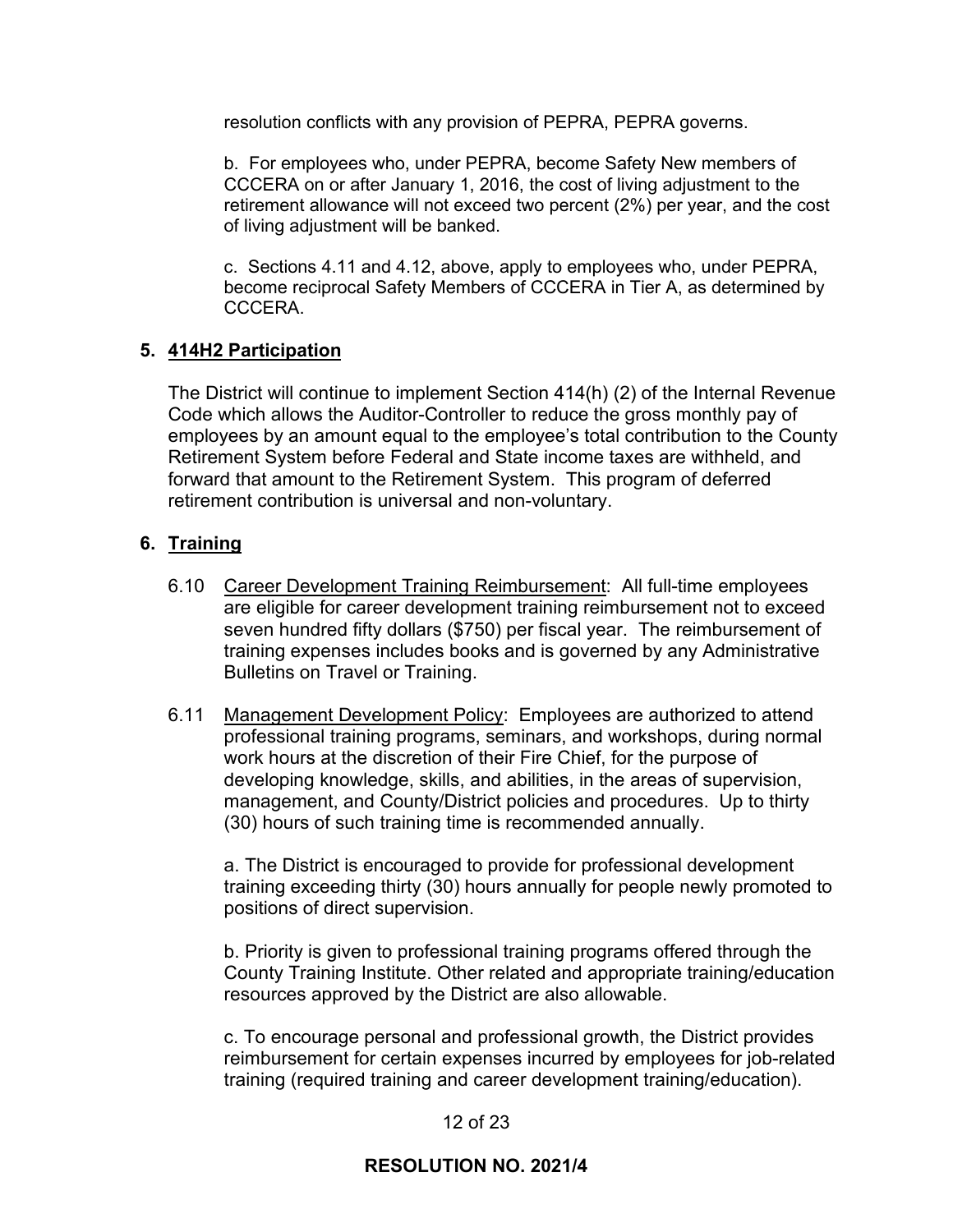Provision for eligibility and reimbursement identified in Administrative Bulletin 112.9.

d. The Fire Chief is responsible for authorization of individualprofessional development reimbursement requests. Reimbursement is through the regular demand process with demands being accompanied by proof of payment (copy of invoice or canceled check).

## **7. Bilingual Pay Differential:**

A monthly salary differential will be paid to incumbents of positions requiring bilingual proficiency as designated by the Fire Chief and the Contra Costa County Director of Human Resources. The differential will be prorated for employees working less than full time and/or on an unpaid leave of absence during any given month. The differential is one hundred dollars (\$100.00) per month.

The designation of positions for which bilingual proficiency is required is the sole prerogative of the District/County, and such designations may be amended or deleted at any time.

## **8. Higher Pay for Work in a Higher Classification:**

The County Salary Regulations notwithstanding, when an employee is required to work in a higher paid classification, the employee will receive the higher compensation for such work, pursuant to the County Salary Regulations, plus any differentials and incentives the employee would have received in his/her regular position. Unless the Board has by Resolution otherwise specified, the higher pay entitlement will begin on the 41st consecutive hour in the assignment.

# **9. Other Terms and Conditions of Employment:**

9.10 Overtime Exempt Exclusion: Employees in unrepresented classifications are overtime exempt and are not eligible for overtime pay, holiday pay, overtime compensatory time, or holiday compensatory time. Instead, these employees are awarded Annual Management Administrative Leave in recognition of the extra burden their job responsibilities may sometimes place on their work schedules. However, unrepresented employees may be made eligible for overtime pay if their names are placed on the Overtime Exempt Exclusion List by the County Administrator's Office. Employees on the Overtime Exempt Exclusion List are authorized to receive overtime pay only. These employees are NOT eligible for holiday pay, overtime compensatory time, or holiday compensatory time. Employees on the Overtime Exempt Exclusion List are also NOT eligible for Annual Management Administrative Leave for the quarter they are on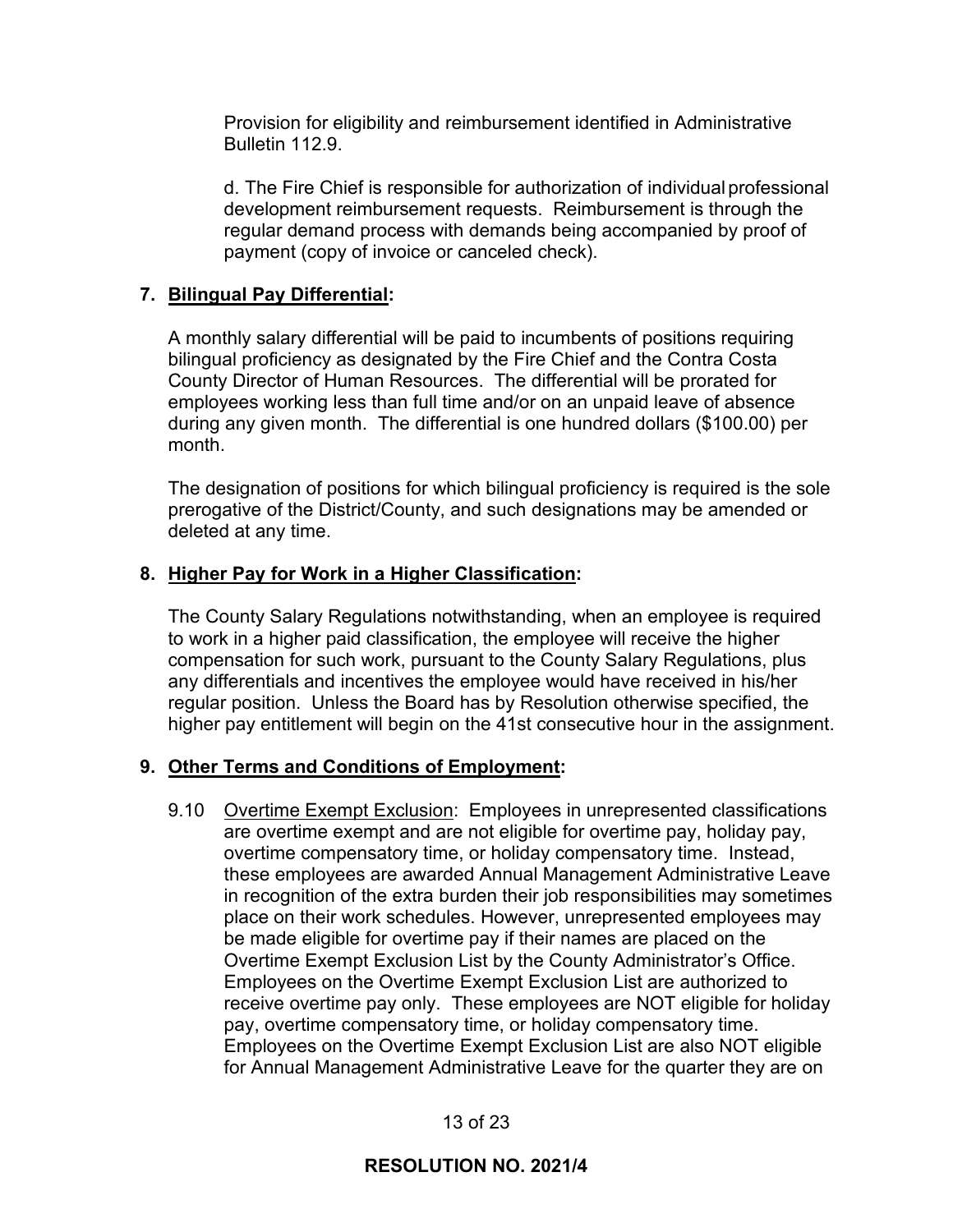the Overtime Exempt Exclusion List. The policies and procedures for the Overtime Exempt Exclusion List are set forth in the County Administrator's memo of November 6, 2002. This section does not apply to Special Circumstance Overtime Compensation provided in Section 9.12.

- 9.11 Overtime: Employees on the Overtime Exempt Exclusion List will be compensated at one and one-half (1.5) times their base rate of pay (excluding differentials) for authorized work exceeding eight (8) hours in a day or forty (40) hours in a week.
- 9.12 Special Circumstance Overtime Compensation. Straight-time pay for special circumstance overtime will be paid at 1.0 times the employee's base rate of pay (including differentials) for hours worked that exceed normal work hours only when an employee is assigned during any of the following special circumstances:
	- a. Any incident lasting more than 12 hours within the Operational Area. In such circumstance, the employee will be paid for all hours worked during the incident exceeding their normal work hours that occur before the twelfth hour of the incident; or
	- b. Mutual aid responses outside of the Operational Area where the California Fire Assistance Agreement or other reimbursement mechanism normally applies. Trainee assignments that are selfinitiated and are not reimbursable to the District shall not be compensated under this section; or
	- c. At the Fire Chief's discretion for anticipated weather events, high fire danger, increased overhead support for planned events, city or county Emergency Operations Center (EOC) staffing, or for District Operations Center (DOC) staffing.

The decision to provide or not provide straight-time compensation for overtime work in these special circumstances is fully vested in the Fire Chief, whose decision shall be final.

9.13 Length of Service Credits: Length of service credit will date from the beginning of the last period of continuous County/District employment, including temporary, provisional and permanent status and absences on an approved leave of absence; except that when an employee separates from a permanent position in good standing and is subsequently reemployed in a permanent County/District position within two (2) years from date of separation, the period of separation will be bridged. Under these circumstances, the service credits will include all credits accumulated at time of separation but will not include the period of separation. The

14 of 23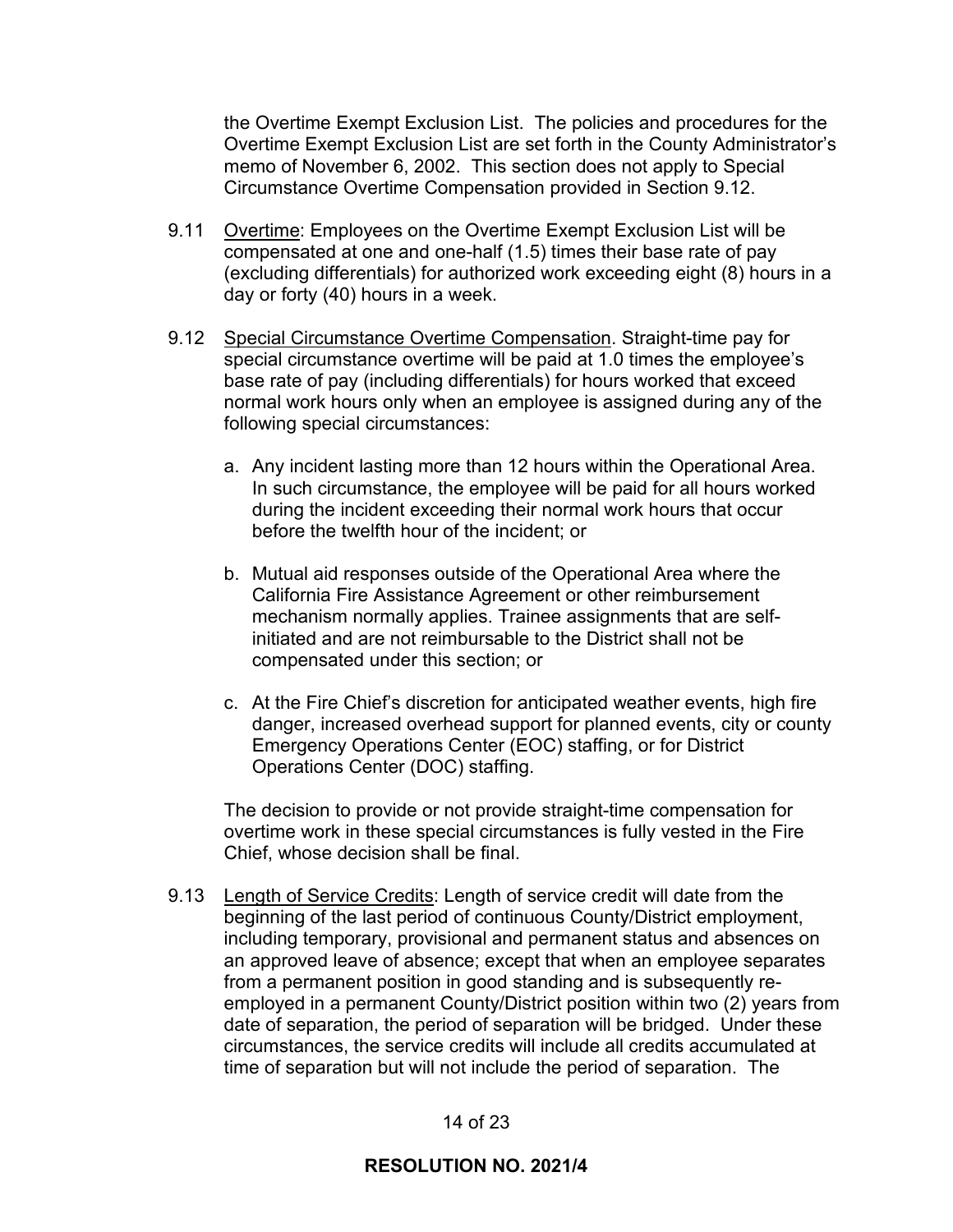service credits of an employee are determined from employee status records maintained by the Human Resources Department.

- 9.14 Mirror Classifications: As determined by the Director of Human Resources, employees in unrepresented job classifications that mirror management, represented or unrepresented job classifications may receive the salary and fringe benefits that are received by employees in the comparable mirror classifications.
- 9.15 Deep Classes: No provision of this Resolution regarding terms and conditions of employment supersedes any provision in any Deep Class Resolution.
- 9.16 Administrative Provisions: The County Administrator may establish guidelines, bulletins or directives as necessary to further define or implement the provisions of this resolution.

## **10. Management Longevity Pay**

- 10.10 Ten Years of Service: Employees who have completed ten (10) years of service for the District are eligible to receive a two and one-half percent (2.5%) longevity differential effective on the first day of the month following the month in which the employee qualifies for the ten (10) year service award.
- 10.11 Fifteen Years of Service: Employees who have completed fifteen (15) years of service for the District are eligible to receive an additional two and one-half percent (2.5%) longevity differential effective on the first day of the month following the month in which the employee qualifies for the fifteen (15) year service award. For employees who completed fifteen (15) years of service on or before January 1, 2008, this longevity differential will be paid prospectively only from January 1, 2008.

### **11. Deferred Compensation**

A. Deferred Compensation Incentive. The District will contribute eighty-five dollars (\$85) per month to each employee who participates in the County's Deferred Compensation Plan. To be eligible for this incentive, the employee must contribute to the deferred compensation plan as indicated below:

Monthly Contribution Employees with Qualifying Base Required to Maintain Current Monthly **Contribution** Incentive Program Salary of: Changel and Amount Changel Eligibility

15 of 23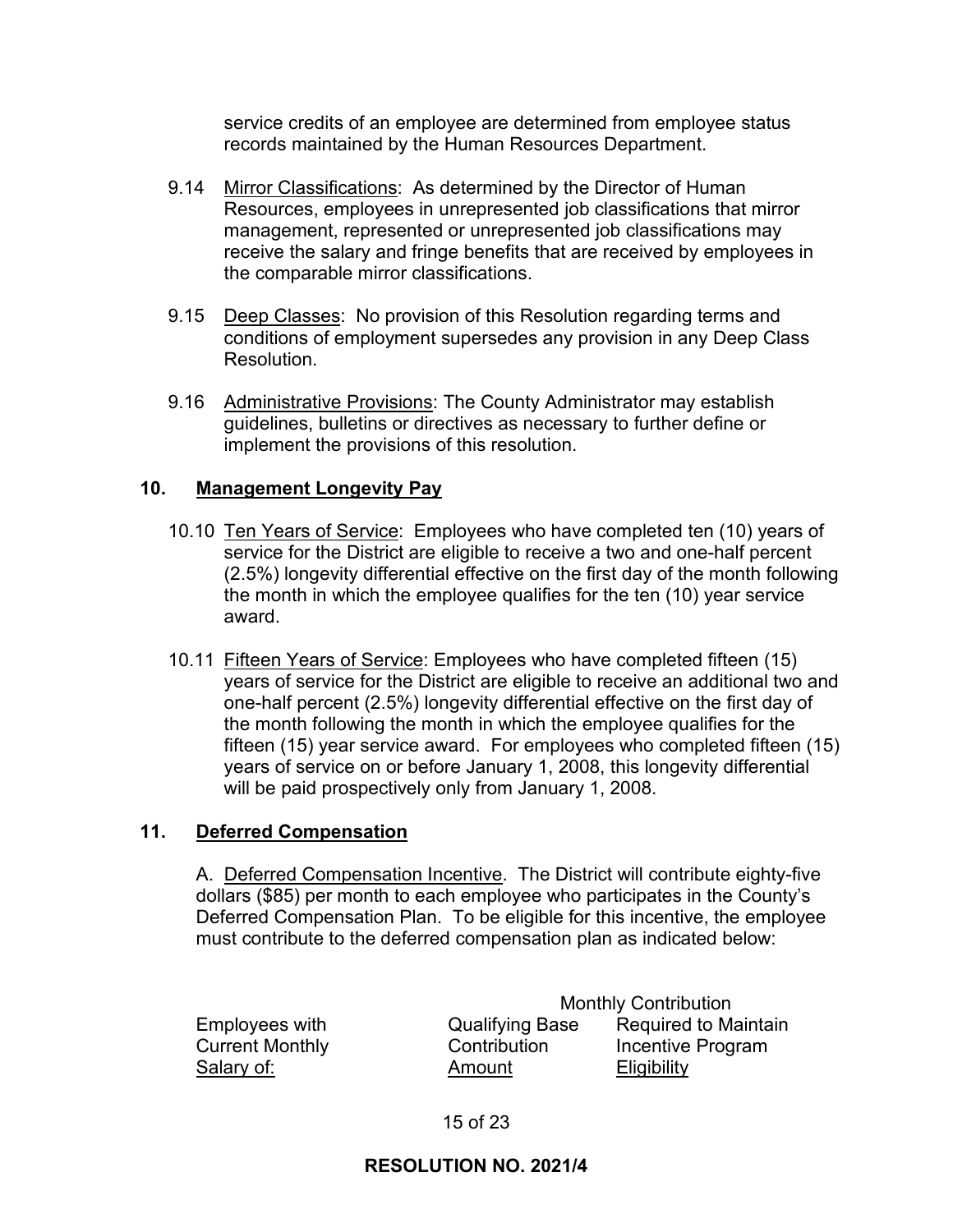| \$2,500 and below | \$250   | \$50  |
|-------------------|---------|-------|
| $$2,501 - 3,334$  | \$500   | \$50  |
| $$3,335 - 4,167$  | \$750   | \$50  |
| $$4,168 - 5,000$  | \$1,000 | \$50  |
| $$5,001 - 5,834$  | \$1,500 | \$100 |
| $$5,835 - 6,667$  | \$2,000 | \$100 |
| \$6,668 and above | \$2,500 | \$100 |

Employees who discontinue contributions or who contribute less than the required amount per month for a period of one (1) month or more will no longer be eligible for the eighty five dollar (\$85) District supplement. To reestablish eligibility, employees must again make a Base Contribution Amount as set forth above based on current monthly salary. Employees with a break in deferred compensation contributions either because of an approved medical leave or an approved financial hardship withdrawal will not be required to reestablish eligibility. Further, employees who lose eligibility due to displacement by layoff, but maintain contributions at the required level and are later employed in an eligible position, will not be required to reestablish eligibility.

B. Eligibility for Loan Program. All employees are eligible to apply for loans from the Contra Costa County Deferred Compensation Plan loan program established by the Board of Supervisors on June 26, 2012, by Resolution No. 2012/298.

### **12. Annual Management Administrative Leave**

a. On January 1st of each year, full-time employees will be credited with ninety four (94) hours of paid Management Administrative Leave. This time is non-accruable and all balances will be zeroed out on December 31 of each year.

b. Permanent part-time employees are eligible for Management Administrative Leave on a prorated basis, based upon their position hours. Permanent-intermittent employees are not eligible for Management Administrative Leave.

c. Employees appointed (hired or promoted) to unrepresented management positions are eligible for Management Administrative Leave on the first day of the month following their appointment date and will receive Management Administrative Leave on a prorated basis for that first year.

d. Employees on the Overtime Exempt Exclusion List are authorized to receive overtime pay; therefore, their Management Administrative Leave will

## 16 of 23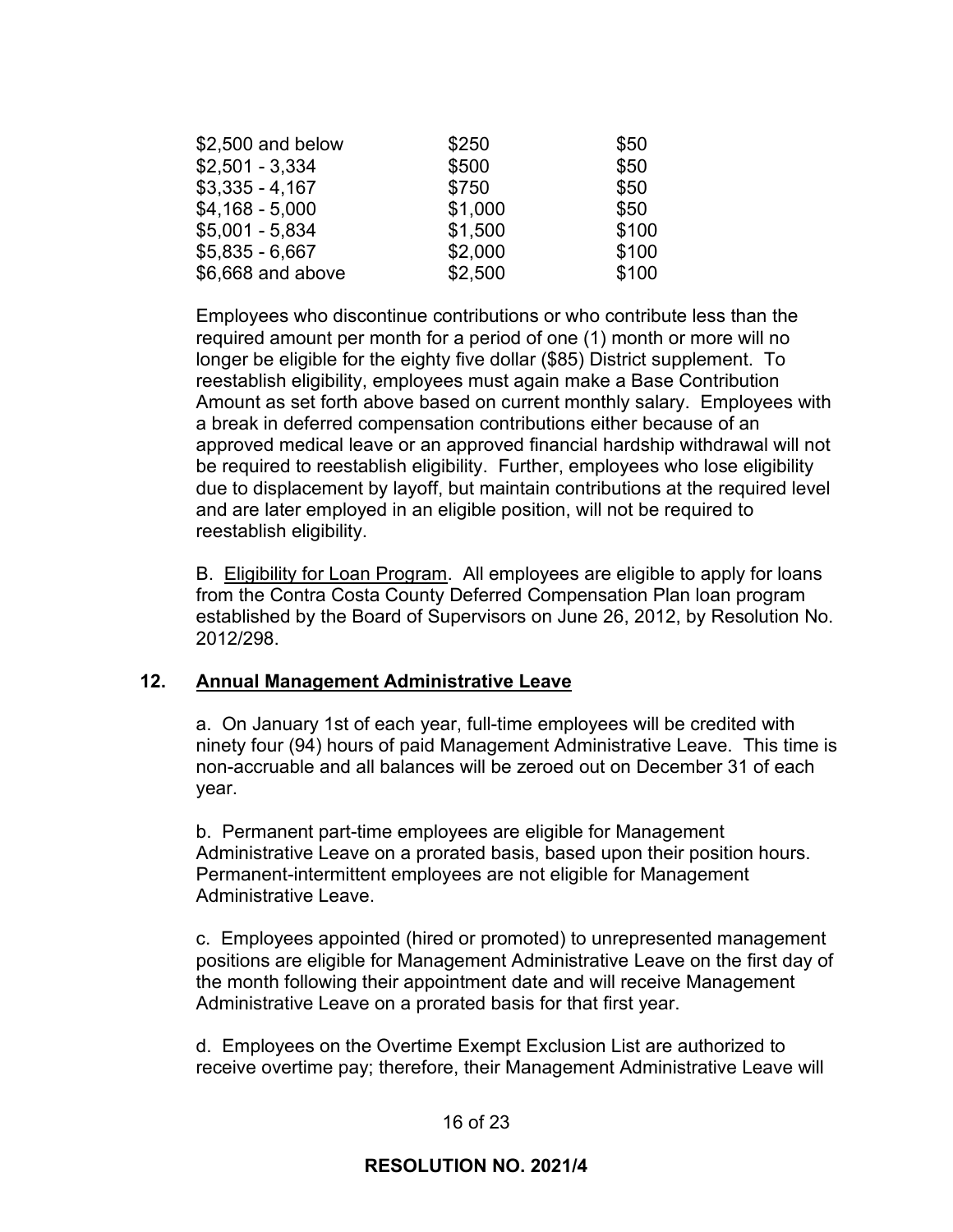be reduced by twenty-five percent (25%) each time the employee is on the List. The twenty-five percent (25%) reduction will be deducted from the employee's current leave balance, but if there is no balance, it will be deducted from future awarded Annual Management Administrative Leave.

### **13. Management Life Insurance**

Employees are covered at District expense by term life insurance in the amount of fifty seven thousand dollars (\$57,000) in addition to the insurance provided under Section 2.18.

## **14. Vacation Buy Back**

## A. **For Employees Hired Before October 1, 2011:**

Until close of business on September 30, 2011, employees hired before October 1, 2011, may elect payment of up to one-third (1/3) of their annual vacation accrual, subject to the following conditions: (1) the choice can be made only once in each calendar year; (2) payment is based on an hourly rate determined by dividing the employee's monthly salary by 173.33; and (3) the maximum number of vacation hours that may be paid in any calendar year is one-third (1/3) of the annual accrual.

On and after October 1, 2011, employees hired before October 1, 2011, may elect payment of up to one-third (1/3) of their annual vacation accrual, subject to the following conditions: (1) the choice can be made only once every thirteen (13) months and there must be at least 12 full months between each election; (2) payment is based on an hourly rate determined by dividing the employee's monthly salary by 173.33; and (3) the maximum number of vacation hours that may be paid in any one sale is one-third (1/3) of the annual accrual.

Where a lump-sum payment is made to employees as a retroactive general salary adjustment for a portion of a calendar year that is subsequent to the exercise by an employee of the vacation buy-back provision herein, that employee's vacation buy-back will be adjusted to reflect the percentage difference in base pay rates upon which the lump-sum payment was computed, provided that the period covered by the lump-sum payment includes the effective date of the vacation buy-back.

# B. **For Employees Hired On and After October 1, 2011:**

Employees hired on and after October 1, 2011, may not elect payment of their vacation accruals, unless the employee was eligible for a Vacation Buy Back benefit before being promoted into any classification covered by this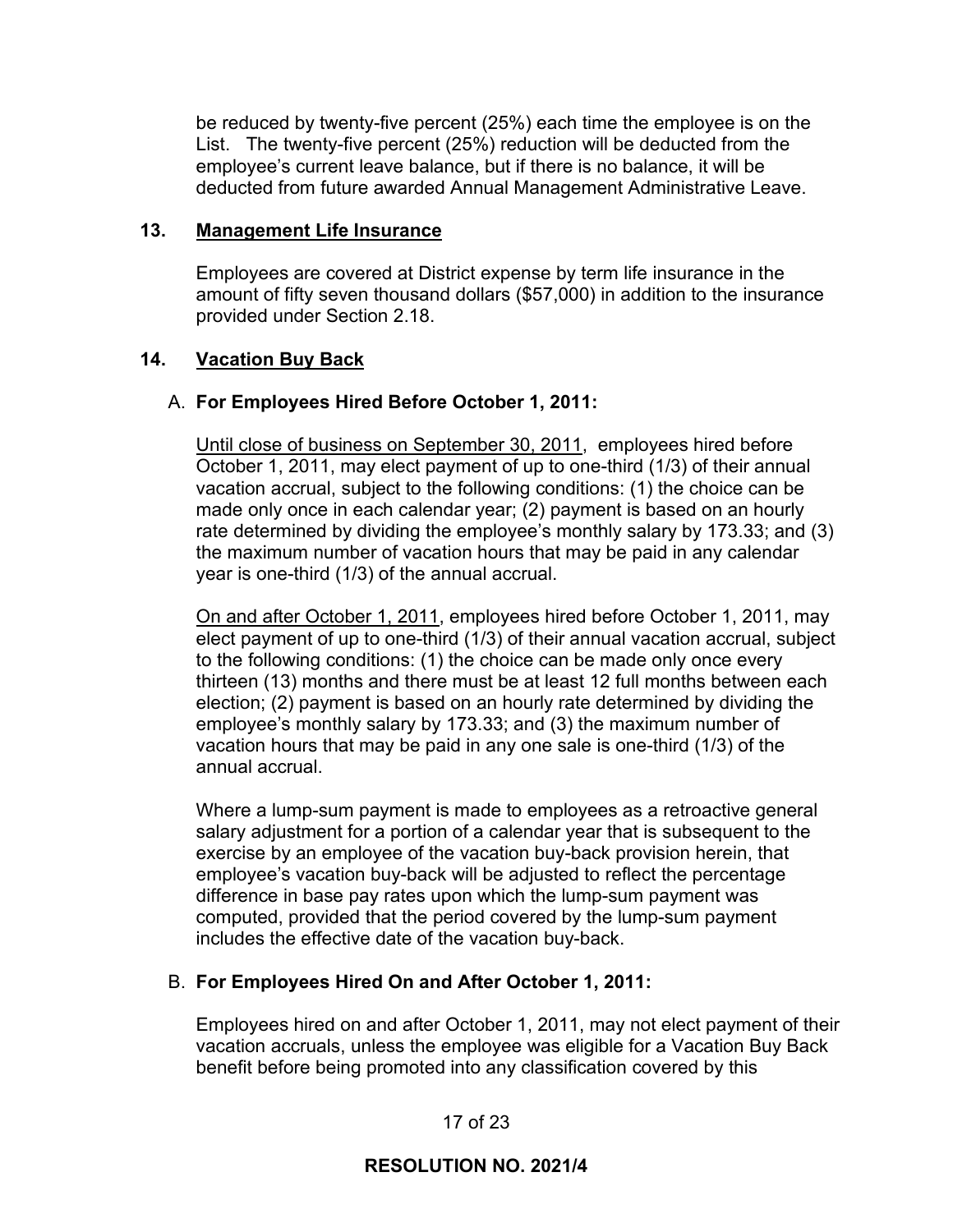Resolution.

## **15. Professional Development Reimbursement**

With the exceptions of the Fire Chief, Assistant Chief(s), and Deputy Fire Chief, employees are eligible for reimbursement of up to six hundred twentyfive dollars (\$625) for calendar year 2008 and for each two (2) year period thereafter, for memberships in professional organizations, subscriptions to professional publications, attendance fees at job-related professional development activities, and purchase of job-related computer hardware and software (excludes automation connectivity, support, or subscription fees) from a standardized County-approved list or with Fire Chief approval, provided each employee complies with the provisions of the County's Computer Use and Security Policy adopted by the Board of Supervisors and manuals. In order to receive reimbursement, the employee must have been in an eligible classification when the expense was incurred.

Individual professional development reimbursement requests must be approved by the Fire Chief. Reimbursement will occur through the regular demand process with demands being accompanied by proof of payment (copy of invoice or canceled check).

### **16. Sick Leave Incentive Plan**

Employees may be eligible for a payoff of a part of unused sick leave accruals at separation. This program is an incentive for employees to safeguard sick leave accruals as protection against wage loss due to time lost for injury or illness. Payoff must be approved by the Director of Human Resources, and is subject to the following conditions:

- a. The employee must have resigned in good standing.
- b. Payout is not available if the employee is eligible to retire.

c. The balance of sick leave at resignation must be at least seventy percent (70%) of accruals earned in the preceding continuous period of employment, excluding any sick leave use covered by the Family and Medical Leave Act, the California Family Rights Act, or the California Pregnancy Disability Act.

d. Payout is by the following schedule:

| <b>Years of Payment</b>   | <b>Payment of Unused</b>  |
|---------------------------|---------------------------|
| <b>Continuous Service</b> | <b>Sick Leave Payable</b> |
|                           |                           |

 $3 - 5$  years  $30\%$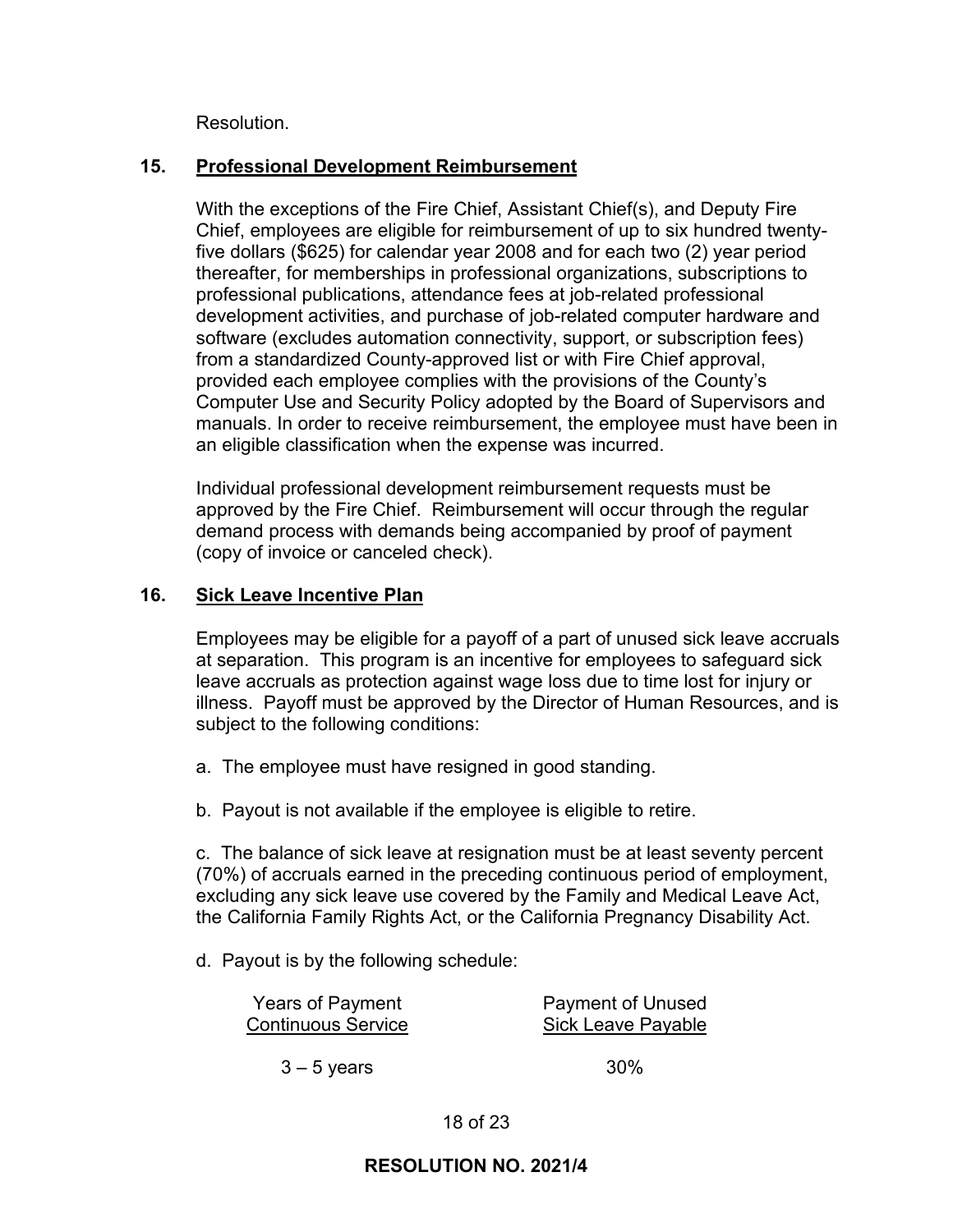| $5 - 7$ years | 40% |
|---------------|-----|
| 7 plus years  | 50% |

e. No payoff will be made pursuant to this section unless the Contra Costa County Employees' Retirement Association has certified that an employee requesting a sick leave payoff has terminated membership in, and has withdrawn his or her contributions from, the Retirement Association.

f. It is the intent of the Board of Supervisors that payments pursuant to this section preclude County retirement benefits resulting from employment by this County/District governed by the Board.

### **17. Video Display Terminal (VDT) Users Eye Examination**

Employees are eligible to receive an annual eye examination on District time and at District expense provided that the employee regularly uses a video display terminal at least an average of two (2) hours per day as certified by the Fire District.

Employees certified for examination under this program must make their request through the Benefits Service Unit of the County Human Resources Department. Should prescription VDT eyeglasses be prescribed for the employee following the examination, the District agrees to provide, at no cost, basic VDT eyewear consisting of a fifty dollar (\$50) frame and single, bifocal or trifocal lenses. Employees may, through individual arrangement between the employee and the employee's doctor and solely at the employee's expense, include blended lenses and other care, services or materials not covered by the Plan.

### **18. Long-Term Disability Insurance**

The County will continue in force the Long-Term Disability Insurance program with a replacement limit of eighty-five (85%) of total monthly base earnings reduced by any deductible benefits.

### **19. Uniform Allowance**

Effective October 1, 2015, the monthly uniform allowance for all employees in classes for which a uniform is required shall be fifty-four dollars and fifty cents (\$54.50) per month.

### **20. Fire Management Educational Allowance Program**

Employees in the specified Fire District management classifications who possess the certificates or educational degrees set forth below and/or meet

19 of 23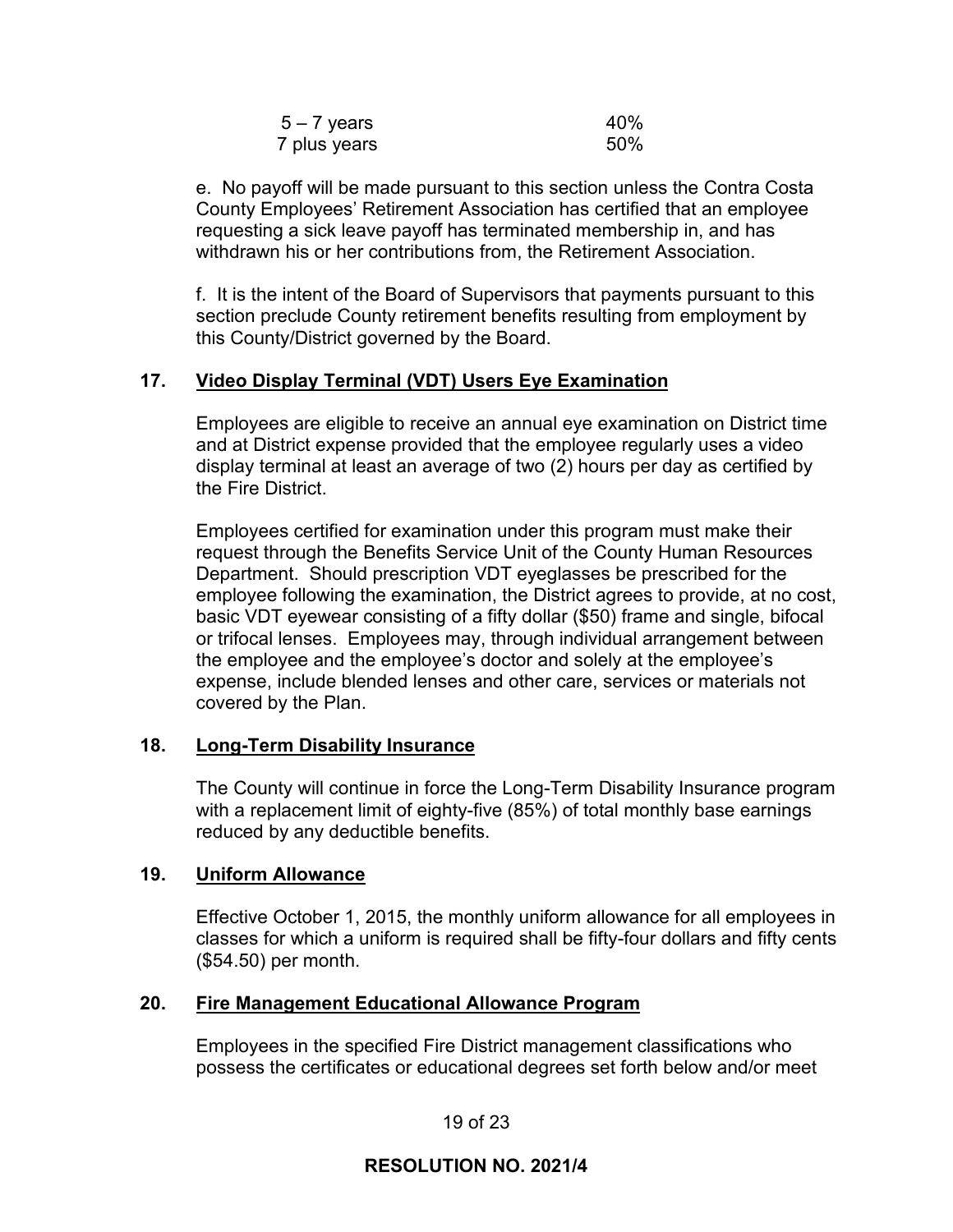the continuing educational requirements set forth below, are eligible for professional development educational allowances under the conditions set forth below. This program is intended to encourage the professional development of eligible Fire District Management personnel. Only the following classifications are eligible to participate in this educational allowance program:

Fire Chief- Contra Costa (RPA1) Assistant Fire Chief–Exempt (RPB1) Deputy Fire Chief- Exempt (RPB2) Fire Marshal (RJGA) Supervising Fire Inspector (RJHC)

Only the following job-related certificates and degrees are eligible for this program:

a. A Certificate of Achievement in Fire Technology, Business Administration, Management and Supervision, or a related field from an accredited college.

b. An Associated of Arts or Science Degree from an accredited college with a major in Fire Technology, Business Administration, Management and Supervision, or a related field.

c. A Chief Officer Certificate issued by the Office of the State Fire Marshal.

d. A Baccalaureate Degree from an accredited college or university with a major in Business, Public Administration, or a related field.

All allowances will be designated as either temporary or permanent and will be awarded in increments of two and one-half percent (2.5%) times the employee's base rate of pay. The combined temporary and permanent educational allowances awarded to any employee may not exceed seven and one-half percent (7.5%) times the employee's base rate of pay.

The following conditions must be satisfied in order to earn the designated allowance:

## **Temporary Allowance**

A temporary allowance of two and one-half percent (2.5%) times the employee's base rate of pay may be awarded for annually completing at least forty (40) hours of pre-approved education or training or at least three (3) preapproved college semester units (or equivalent quarter units), or a preapproved combination thereof, in pursuit of any one of the certificates or degrees set forth in options (a) through (d) above or as pre-approved by the

20 of 23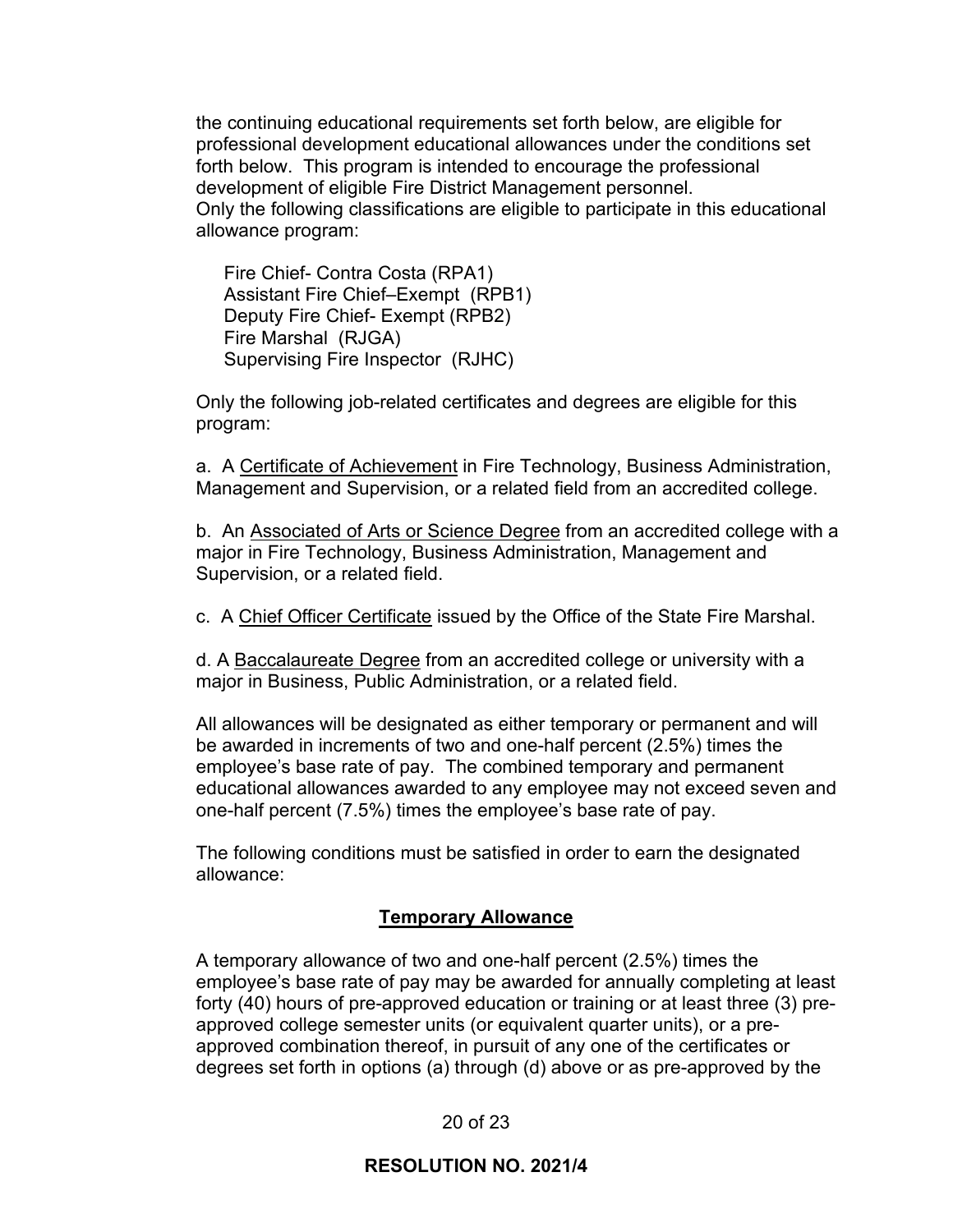Fire Chief.

A temporary allowance is effective for a period of only twelve (12) months, commencing on the first day of the month after proof of completion of course work is received and approved by the Fire Chief or designee. Temporary allowances automatically terminate at the end of month twelve (12).

A temporary allowance of two and one-half percent (2.5%) times the employee's base rate of payment may be awarded to the Fire Chief for annually completing the above conditions, except that verification of eligibility must be approved by the County Administrator or designee.

## **Permanent Allowances**

A permanent allowance of two and one-half percent (2.5%) times the employee's base rate of pay may be awarded for possession of one (1) of the certificates or degrees set forth in options (a) through (d) above. Only one (1) two and one-half percent (2.5%) permanent allowance is available within this category.

In the alternative, a permanent allowance of five percent (5%) may be awarded for possession of those certificates or degrees in the following combinations only: (1) options (b) and (c) or (2) options (a) and (d). An employee receiving the five percent (5%) permanent allowance may not also receive the two and one-half percent (2.5%) permanent allowance.

This program is subject to appropriate administrative guidelines and controls promulgated by the Fire Chief and approved by the Director of Human Resources to ensure that the standards set forth herein are met. Verification of an employee's eligibility must be by the Fire Chief or designee.

A permanent allowance of two and one-half percent (2.5%) times the employee's base rate of pay or the alternative five percent (5%) times the employee's base rate of pay may be awarded to the Fire Chief subject to the same conditions described above for a permanent allowance, except that the Fire Chief's eligibility must be approved by the County Administrator or designee.

Payment of any of the allowances set forth herein begins on the first day of the month following the month in which: a) the Fire Chief verifies the employee's eligibility for that allowance, or b) the County Administrator or designee verifies the Fire Chief's eligibility for that allowance.

# **21. Fire Services Standby Duty with Emergency Recall Differential**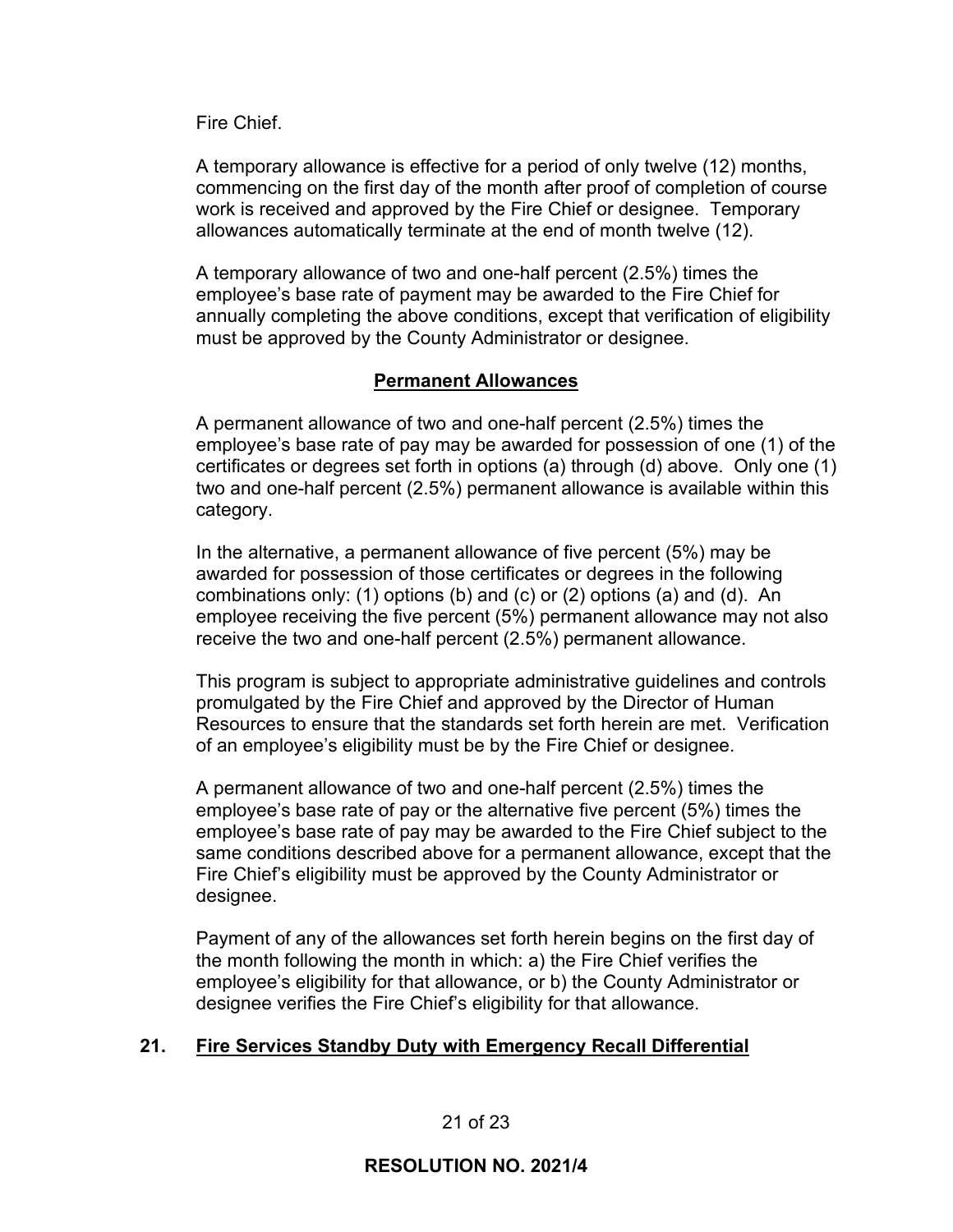All classifications covered by this Management Resolution, with the exception of the Fire Chief-Contra Costa (RPA1), are required to do standby duty with emergency recall for a minimum total of ten (10) days each month. A salary differential in the amount of five percent (5%) of monthly base salary shall be in effect for personnel assigned to standby duty with emergency recall.

## **22. Executive Professional Development Reimbursement**

In lieu of the benefits provided in Section 15, the Fire Chief, Assistant Chief(s), and Deputy Fire Chief are eligible for reimbursement of up to nine hundred twenty-five dollars (\$925) for calendar year 2008 and for each two (2) year period thereafter, for memberships in professional organizations, subscriptions to professional organizations, subscriptions to professional publications, attendance fees at job-related professional development activities, and purchase of job-related computer hardware and software (excludes automation connectivity, support, or subscription fees) from a standardized County-approved list or with Fire Chief approval, provided each employee complies with the provisions of the County's Computer Use and Security Policy adopted by the Board of Supervisors and manuals. In order to receive reimbursement, the employee must have been in an eligible classification when the expense was incurred.

Individual professional development reimbursement requests must be approved by the Fire Chief. Reimbursement will occur through the regular demand process with demands being accompanied by proof of payment (copy of invoice or cancelled check). Certifications regarding compliance with County's Computer Use and Security Policy may be required.

# **II. BENEFITS FOR FIRE CHIEF**

As the Chief Officer of the Fire District and an Appointed Department Head, the Fire Chief receives the benefits provided under Part I, except as modified below:

## **23. Automobile**

The District will provide the Fire Chief with an appropriate vehicle. The Fire Chief is not eligible for an Automobile Allowance.

## **24. Executive Life Insurance**

In lieu of the insurance provided in Part I, Section 13, the Fire Chief is covered, at District expense, by term life insurance in the amount of sixty thousand dollars (\$60,000), additional to the insurance provided under